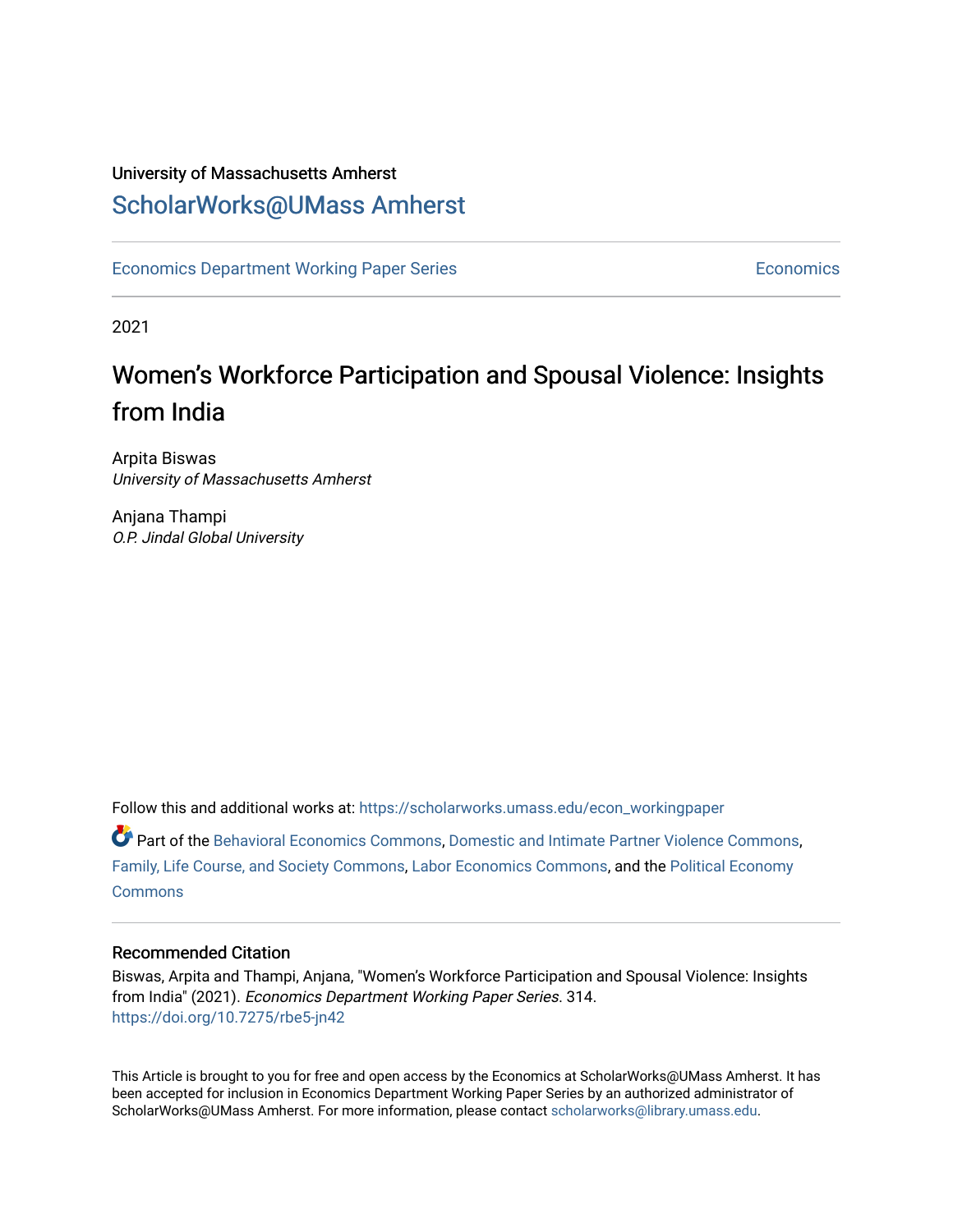# **Women's Workforce Participation and Spousal Violence:**

#### **Insights from India**

*Arpita Biswas and Anjana Thampi*

# ABSTRACT

Intimate partner violence is a serious form of unfreedom inflicted on women across the world. How does the incidence of such violence vary with women's workforce participation – a factor that is supposed to enhance their economic well-being? Our study examines this relationship using a nationally representative dataset from India. Given vast heterogeneity among Indian women, we investigate how this link varies by their class and socio-religious identities. Treating women's employment as endogenous, we find that it is associated with a significantly higher probability of reported spousal violence for women from all wealth quintiles except the topmost and across all social groups. Moreover, the reported risks are found to be relatively higher for disadvantaged groups. We hypothesize that these findings could be explained through the backlash effect arising from two sources: the perceived violation of socio-cultural norms by employed women and the double burden of reproductive and market work on them.

# **KEYWORDS**

Spousal violence, women's employment, reproductive labor, India, inequalities, intersectionality

JEL Codes: B54, J12, J16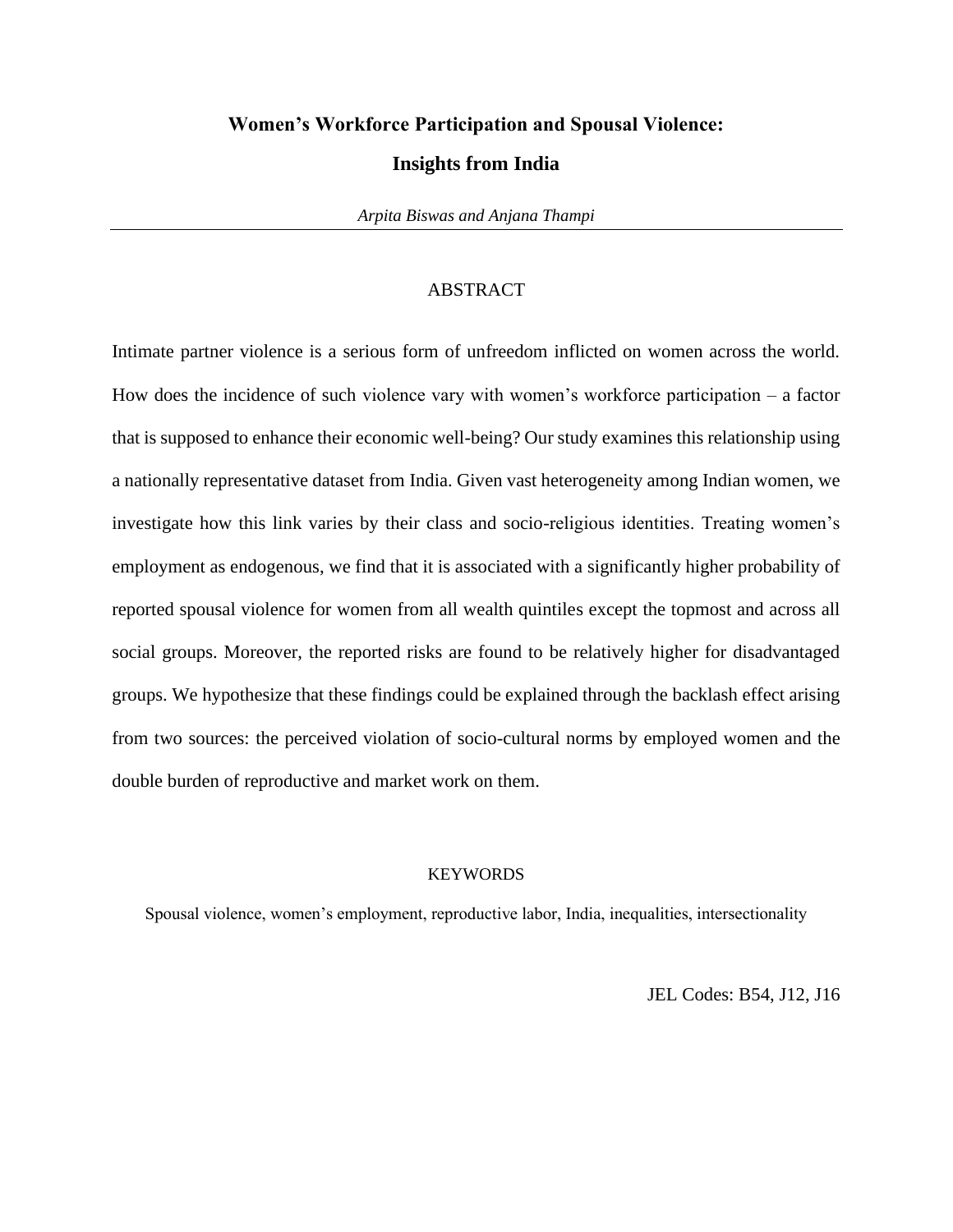#### INTRODUCTION

Globally, 35 percent of women have reported experiencing sexual and/or physical violence, and in most cases by their partners (World Health Organization [WHO] 2013). The south-east Asian region has the highest prevalence of intimate partner violence, and this region includes India as classified by the WHO (2013). In India, the number of women who experienced sexual violence by their husbands in 2005 has been estimated to be forty times the number of women who experienced such violence from non-intimate perpetrators, though only about 1–2 percent of the acts of physical or sexual violence by the husband were reported to the police (Gupta 2014). Our paper contributes to the existing literature on intimate partner violence by analyzing the effect of married women's employment status on spousal violence in the Indian context.<sup>1</sup> We examine this relationship within and across different socio-religious and economic groups. The study suggests that such intersectional analyses can further our understanding of the potential reasons as to why women's employment lowers or further aggravates the risks of intimate partner violence.

 According to mainstream economic models on intra-household bargaining, women's economic activity could be a deterrent to spousal violence (Tauchen, Witte, and Long 1991; Lundberg and Pollak 1994; Farmer and Tiefenthaler 1997). An employed woman may be less reliant on the spouse and her improved economic fallback position could enhance her bargaining power within the household.

 However, the nature and quality of employment play a key role in deciding the fallback position of women, and not just whether they are employed or not (Panda and Agarwal 2005;

<sup>&</sup>lt;sup>1</sup> In India, intimate partner violence can be well represented by spousal violence, for couples live together predominantly after marriage. So, this paper uses the phrases interchangeably.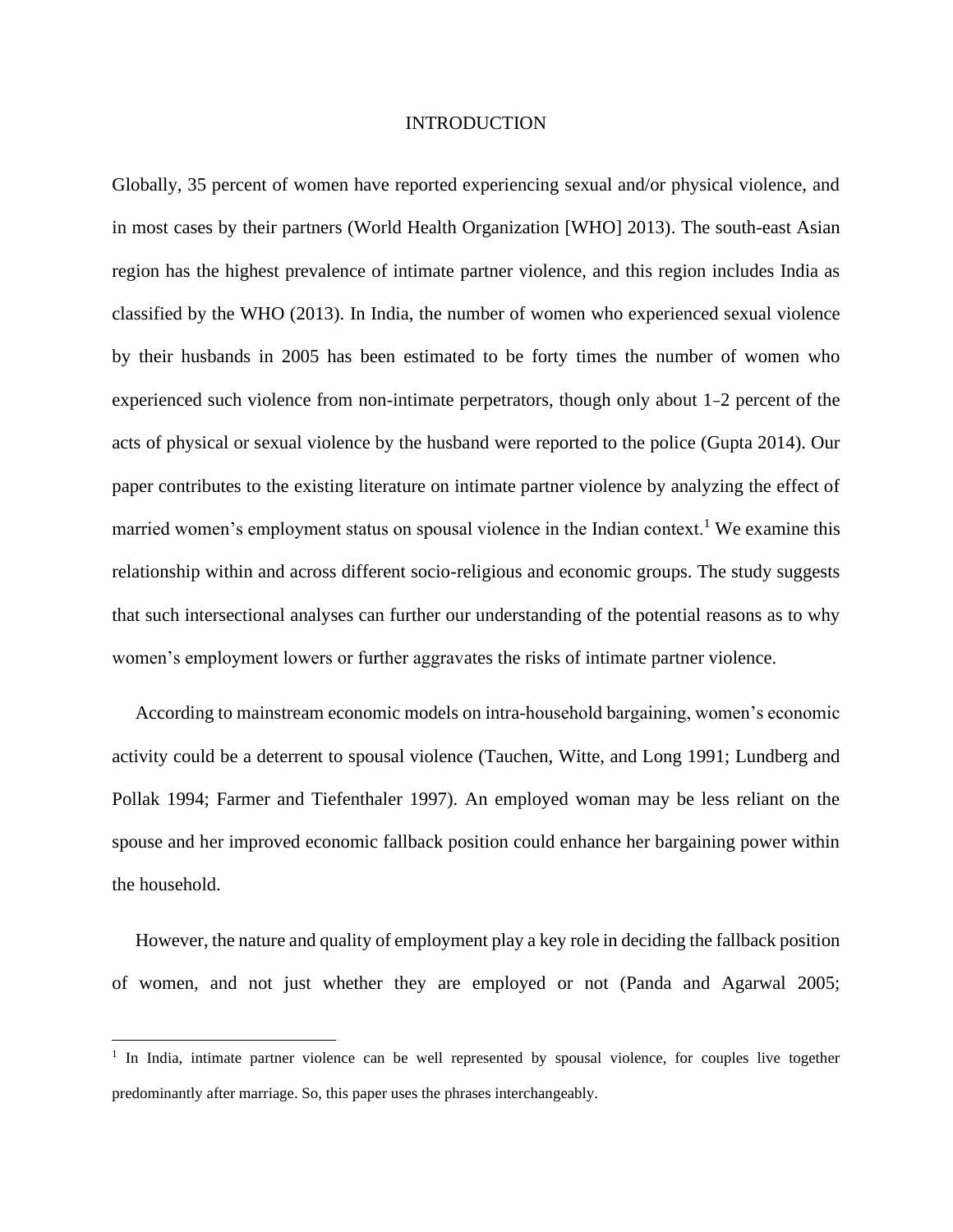Bhattacharyya, Bedi, and Chhachhi 2011). Women who are employed on an occasional or seasonal basis and/or are unpaid or paid meagre wages or only in kind can hardly gain economic security. Even in the cases when they do, there are chances that – owing to the prevalent cultural norms and gender ideology – an enhanced fallback position may not translate into improved bargaining power at home (Katz 1991; Agarwal 1997). For instance, in societies where separation or divorce is stigmatized, women would find it onerous to exit an abusive marriage even if they are financially capable of taking care of themselves, in turn affecting their ability to negotiate favorable changes in their male partners' behavior. Bloch and Rao (2002: 1030) characterize a bride as a "potential hostage" as divorce is near-impossible in their region of study in the south Indian state of Karnataka.

 Bloch and Rao (2002) model intimate partner violence as an instrument used by the husband to bargain with the wife's family for economic resources. In their model, the husband bargains by using the threat of separation as the abandoned wife would bear heavier costs. Their results suggest that spousal violence is linked to low dowry payments and that women from wealthy families are more likely to face spousal violence as their husbands attempt to extort additional payments even after marriage. If we were to extend their analysis to include the employment status of women, the findings could suggest that employed women who have access to economic resources may face higher spousal abuse as a bargaining tool used by the husband.

 Sociologists have indeed argued that, instead of being a deterrent, women's economic independence may aggravate violence against them. In analyzing the etiology of intimate partner abuse, they emphasize the "symbolic" importance of women's employment as signifying a challenge to the cultural norms of male dominance and female dependence which can have strong effects on the self-esteem and mental health of the male partners (Kessler and McRae 1982; Thoits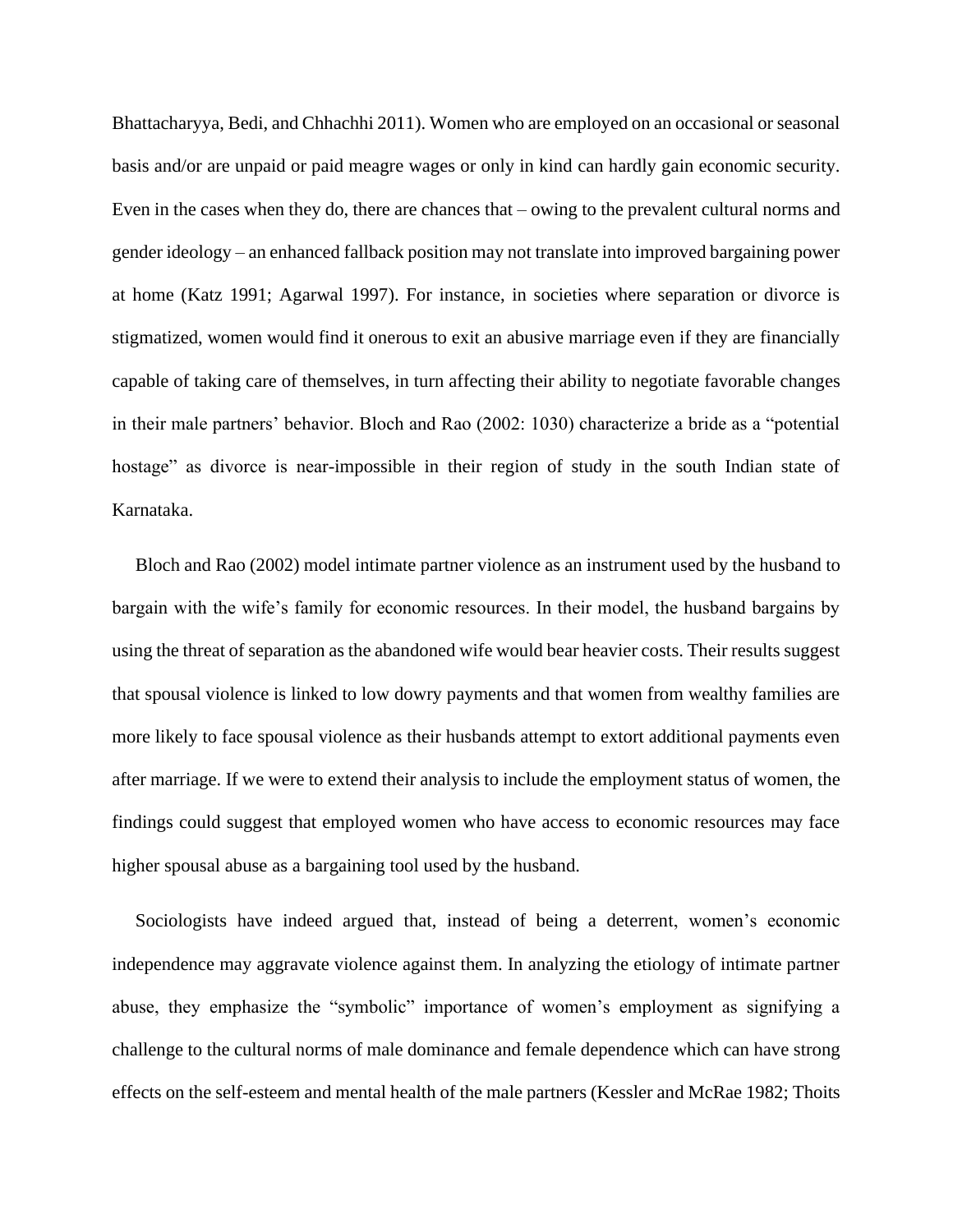1992; Macmillan and Gartner 1999). Perceiving women's employment as a threat to their traditional gender role and masculinity, men may resort to violence to reinstate control in the domestic sphere. This may be particularly true of men belonging to poorer and marginalized communities who use violence in response to their inability to control their wives through seclusion as well as to extract material resources from them (Anandhi and Jeyaranjan 2002; Still 2017). Moreover, the backlash effect can be especially critical in marital relations, for marriage in most societies is argued to operate as a hierarchical institution sustained through socially sanctioned authority and covert force (Goode 1971; Macmillan and Gartner 1999).

 We locate ourselves in this debate by positing that the actual effect of women's workforce participation on spousal violence against them is context dependent. The theoretical models and empirical evidence pertaining to this link in one setting may not adequately reflect its state in a different context. The central question of this paper is whether and how being employed affects an average married Indian woman's intimate life. In this case, the context is one of a country where the female labor force participation rate is appallingly low and declining in spite of higher educational enrollment and economic growth over time (Chandrasekhar and Ghosh 2007; Himanshu 2011; Naidu 2016). Moreover, given that the specification "Indian woman" does not reveal much about one's immediate reality, we ask how the effect varies by her class and socioreligious identities. Thus, we focus on analyzing how married women with similar socio-economic attributes fare in terms of the risks of facing spousal violence when they are employed vis-à-vis when they are not. And how do such risks faced by employed women from a certain economic or social group compare with the risks faced by employed women from other groups? This intersectional analysis will enable us to understand if – in a vastly heterogenous country such as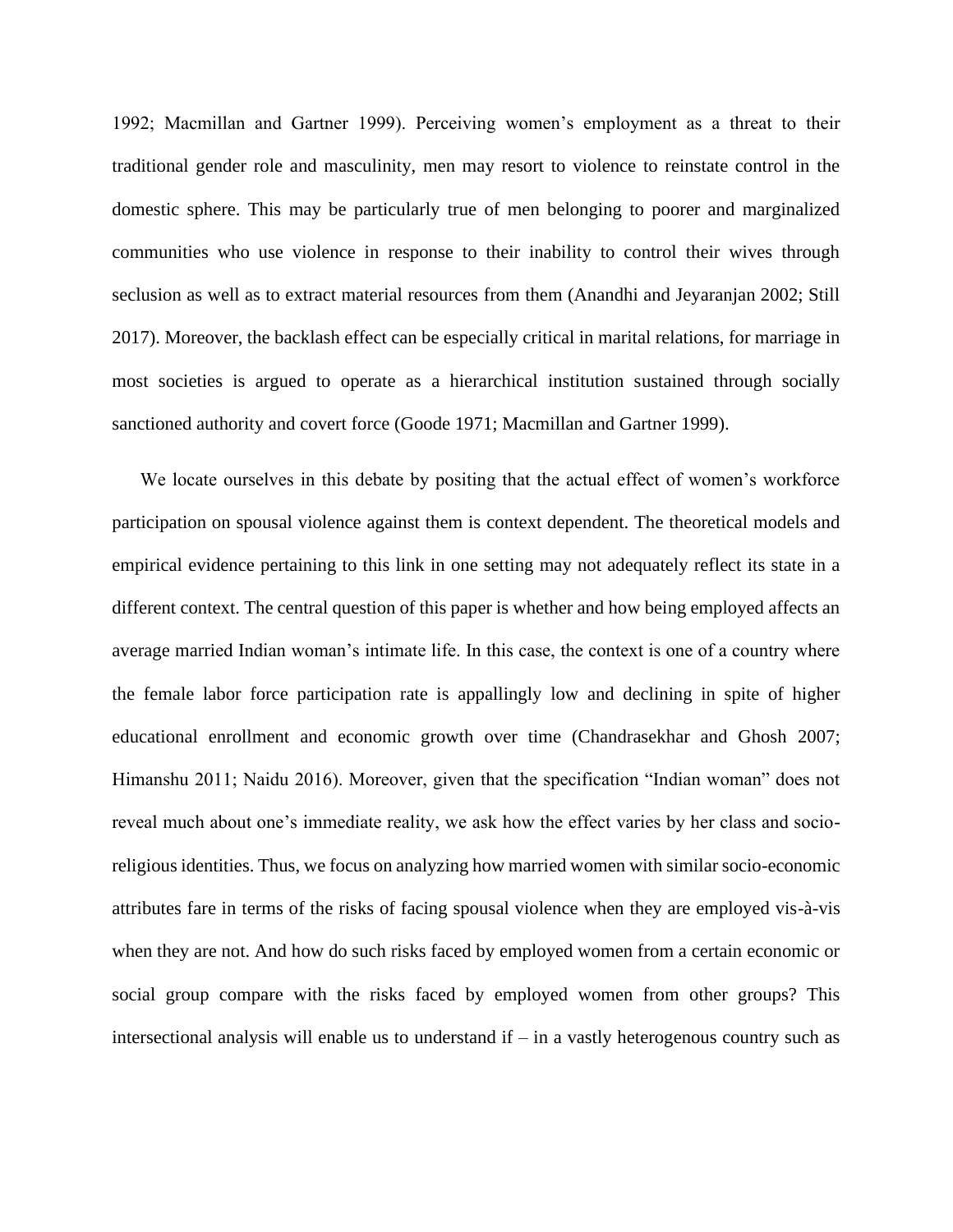India – the employment status of women from diverse social and economic backgrounds affects their chances of facing spousal violence differently, and why.

#### BARGAINING THEORY VS MALE BACKLASH HYPOTHESIS

The findings of studies examining the effect of women's employment on the likelihood of intimate partner violence are mixed. Kalmuss and Straus (1990) find that unemployed married women in the US are exposed to significantly higher risks of severe spousal violence. Villarreal (2007) reports that employment significantly lowers women's risk of violence in Mexico. These studies suggest that being economically independent makes employed women less tolerant of abuse and more capable of negotiating changes in their partners' behavior. Thus, they lend support to the household bargaining models in underscoring employment as an empowerment tool for women (see also Hadi 2005 [Bangladesh]; Gage 2005 [Haiti]).

 In contrast, John (2020) finds that, in the traditional setting of Nepal, married women engaged in paid employment face a significantly higher risk of intimate partner violence as compared to their unpaid or non-working counterparts. Assessing the association between relative spousal employment status and violence, Macmillan and Gartner (1999) show that the effect of Canadian women's employment on IPV is inverse when their partners are also employed but adverse and substantial when they are not. These works validate the male backlash theory which argues that women's employment provokes their partners to coercively control them so as to prevent any perceived threat to prevalent gendered norms and hierarchy (see also Oduro, Deere, and Catanzarite 2015 [Ecuador]; Owoo 2020 [Nigeria]).

 We expect these differences to have resulted from methodological and contextual variations in the studies. With regard to the former, differences in the reference period of the study (past twelve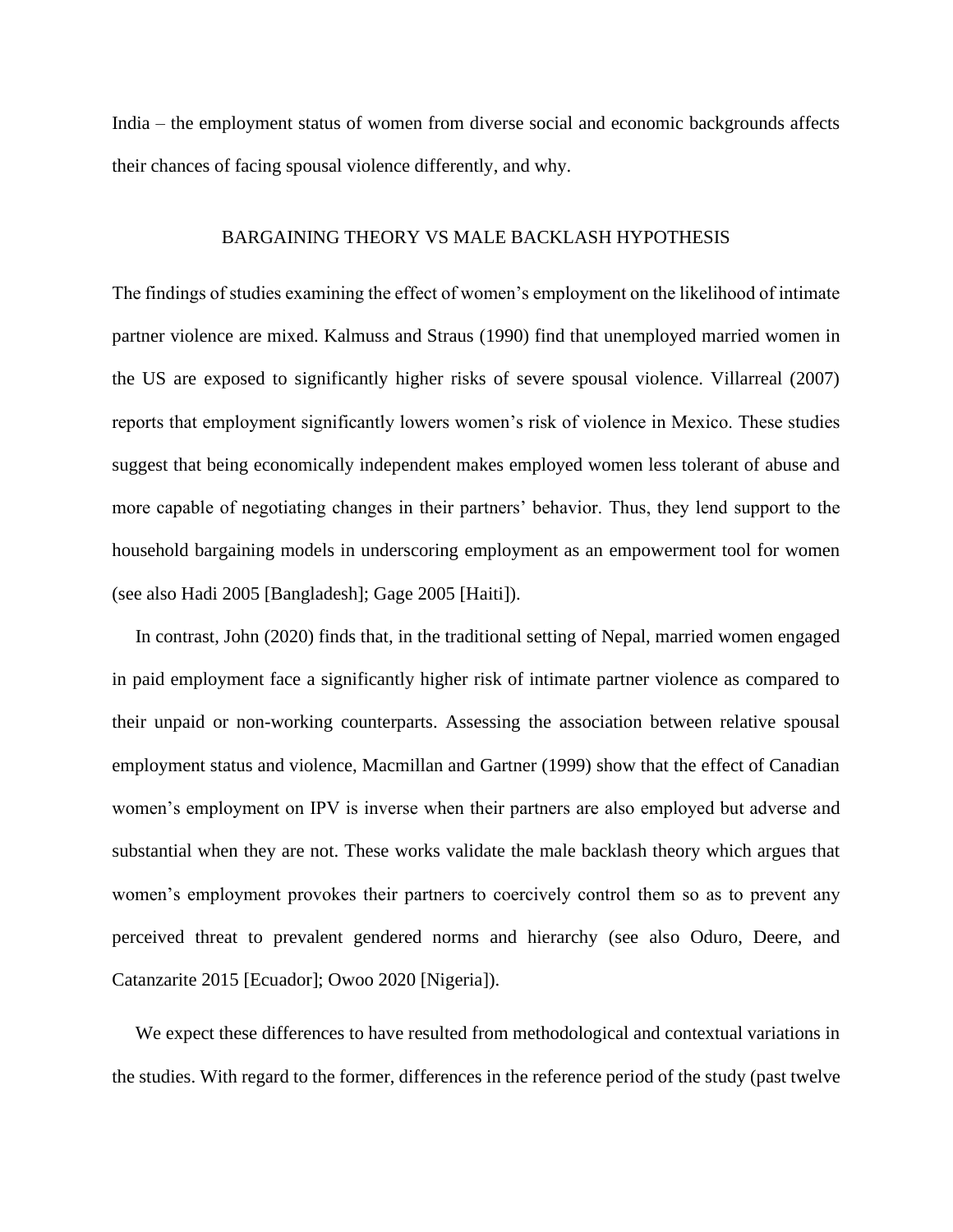months before survey or long-term), the group of women examined (currently or ever partnered/married), and the set of control variables may have mattered. In addition, the treatment of potential endogeneity between women's employment and intimate partner violence could have been particularly important. The two main sources of such endogeneity are simultaneous causality and omitted variables. Researchers analyzing the other direction of the relationship have suggested that spousal violence can have an adverse influence on women's likelihood of being employed, their work hours and employment stability (Tolman and Wang 2005; Kimerling, Alvarez, Pavao, Mack, Smith, and Baumrind 2009; Crowne, Juon, Ensminger, Burrell, McFarlane, and Duggan 2011) or have a positive association with their paid and year-round employment (Bhattacharya 2015). Furthermore, spousal abuse and women's workforce participation may both be affected by unobserved factors – for instance, presence of a controlling male partner or of orthodox in-laws, and that can bias the findings of the effect of abuse on women's employment.<sup>2</sup> However, much of the literature – with the notable exceptions of some studies by Gibson-Davis, Magnuson, Gennetian, and Duncan (2005), Villarreal (2007), Bhattacharyya *et al.* (2011), and Lenze and Klasen (2017) – does not control for endogeneity. While this may not be a relevant critique against studies that treat women's employment status only as a control variable, given the aim of our analysis, we recognize and tackle the issue by implementing a suitable instrumental variable logit model.

 With respect to the other major source of wide variations in findings from the literature, contextual factors specific to the region under study may have counted. Oduro *et al.* (2015) indicate

<sup>&</sup>lt;sup>2</sup> Both examples we mention are likely to have adverse effects on women's employment decision and spousal abuse against them, and hence, can lead to a downward bias in the findings.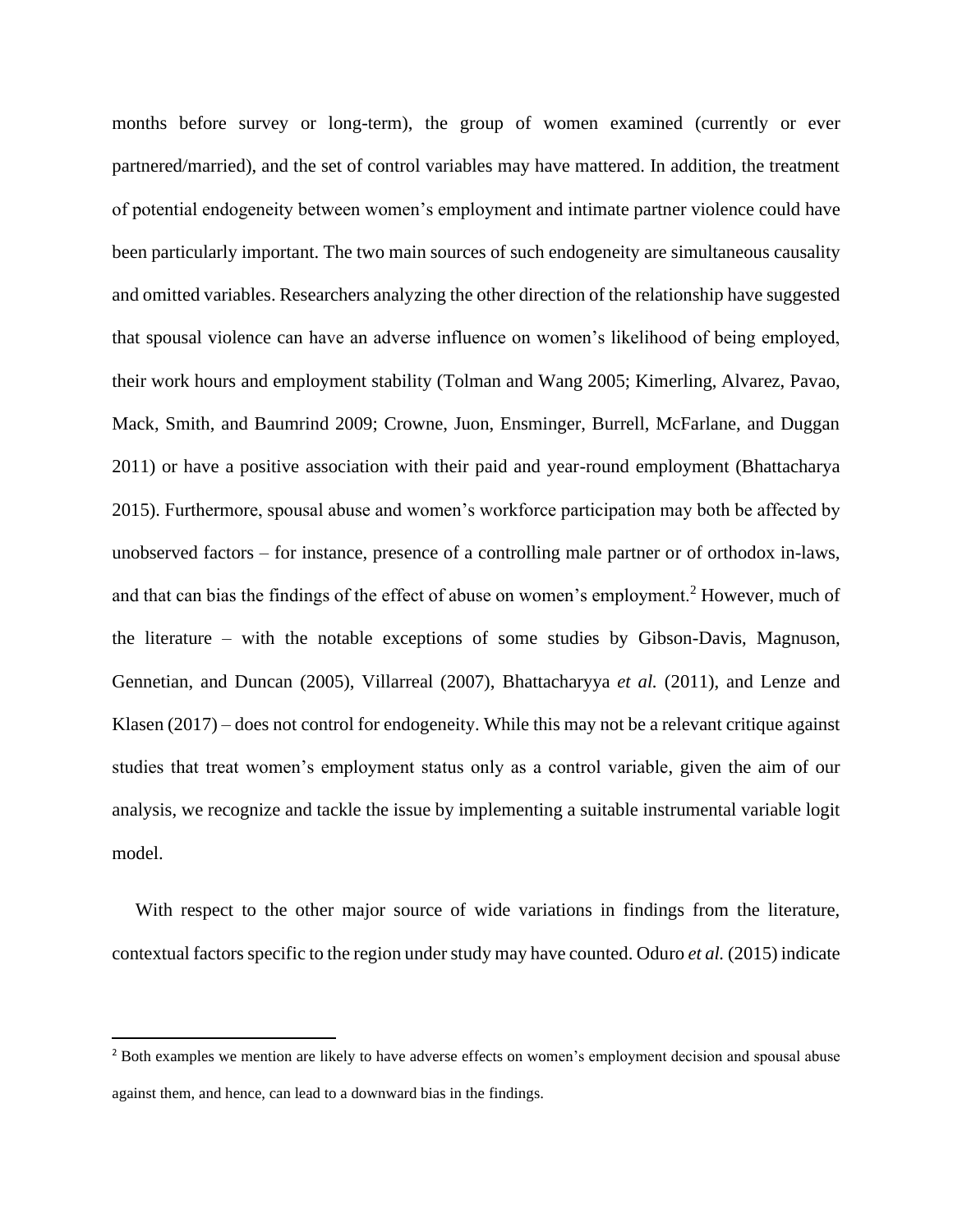the relevance of cultural norms around women's workforce participation in Ecuador and Ghana, countries where the shares of employed men are high and very close (93 percent in Ecuador and 94 percent in Ghana). They find women's employment to increase spousal violence in Ecuador where only 60 percent of women are economically active, and to cause no significant effect for those living in Ghana where 90 percent of women are in the workforce. Bhattacharyya *et al.* (2011) show how norms and labor market patterns around women's occupational engagement also matter. They find employment in agricultural wage work to shield women of Kaushambi district of Uttar Pradesh [India] from spousal abuse whereas this is not the case with non-agricultural activities where women are minimally present. Panda and Agarwal (2005) – by giving evidence of a protective effect of a regular job as against no significant effect of a seasonal one in Thiruvananthapuram district of Kerala [India] – highlight the role of quality of women's employment in improving their bargaining power and escaping physical abuse from male partners.

 These studies offer a meaningful framework that can help us analyze and understand the association between women's employment and risks of spousal violence against them in varied contexts. To reiterate, the framework conceptualizes women's employment as an indicator of access to economic resources with the potential to increase their bargaining power (depending on the quality of employment) vis-à-vis a symbolic/cultural resource with the potential to attract male backlash when men perceive employed spouses as transgressing the norms around gender division of labor and identity.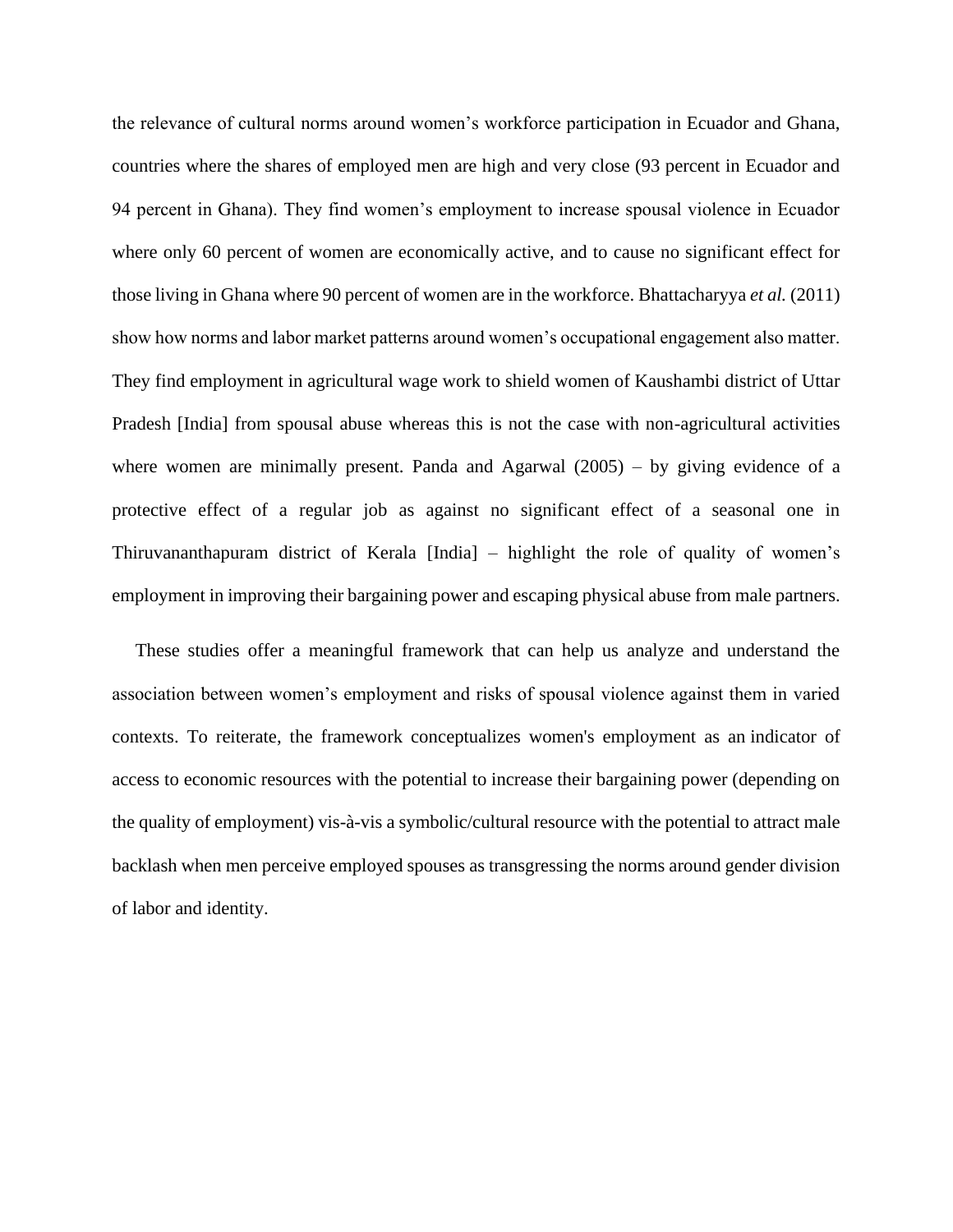Nonetheless, to the best of our knowledge, none of the earlier studies recognize women's employment as a signifier of compromised "reproductive" resources.<sup>3</sup> With women being the primary (if not the sole) caregiver, their participation in the workforce can constrain the energy, time or other resources that they have available for reproductive labor. In societies where household work is perceived to be their principal responsibility, falling short of their male partner's or his family's expectations can trigger violence against women. Field research by Bhattacharyya *et al.* (2011) indeed reveals that a significant share of both married men and women (46 percent) consider women's "negligence" of housework (for instance, food not cooked properly or on time, children not taken care of, clothes not washed) as one of the most common reasons for their physical abuse.<sup>4</sup> Moreover, with neoliberal capitalism continually dislocating the burden of reproduction onto families and deepening the crisis of social reproduction (Bhattacharya 2013;

<sup>4</sup> While the domestic violence schedule of our dataset (the National Family Health Survey) does not directly ask respondents about the reasons behind spousal violence, it does ask "yes" or "no" questions as to if they think the man is justified in beating his wife should she neglect the children or not cook food properly. 37 percent of currently married women and 19 percent of currently married men report these as valid reasons for physical abuse against the wife.

Note that a significantly smaller proportion of men as compared to women report any of the reasons given in the survey (viz., neglecting children, not cooking properly, going out without telling husband, arguing with him, and refusing to have sex with him) to be a justified one for beating one's wife, indicating a good chance of under-reporting from the men's end.

<sup>&</sup>lt;sup>3</sup> Here, the word "reproductive" follows social reproduction theory which recognizes reproductive labor as all activities relating to the processes of reproducing and maintaining life (Bhattacharya 2017). It can be further subdivided into direct and indirect care work, with the former involving a process of personal and emotional care, and the latter comprising activities that provide support for direct care (Folbre 2006; Mukherjee 2012). The present study concerns with daily care work in the households and also terms it as reproductive labor or housework.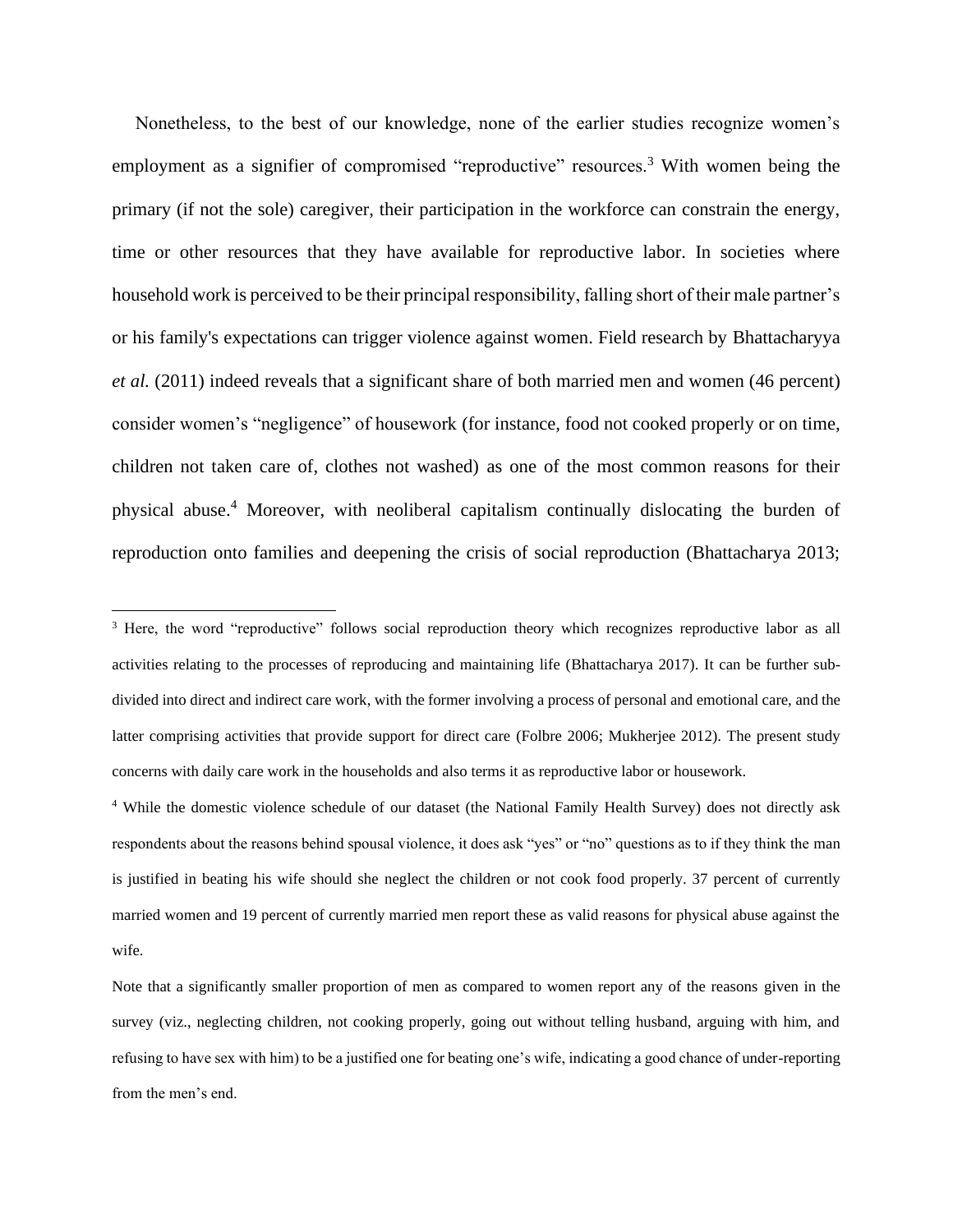Fraser 2016), we expect this additional channel of male backlash to have become particularly relevant in recent decades. Thus, we hypothesize that, by bolstering the possibilities of the backlash effect, intensive care burden can increase employed women's risks of witnessing intimate partner violence over those who are not employed. Also, as the intensification of reproductive labor appears to have been especially severe for households from socially and economically deprived sections (Bhattacharya 2013; Naidu 2016; Rao 2018), we imagine this source of the backlash effect to be particularly strong for employed women from such households. By incorporating these socioeconomic undercurrents of the contemporary system, our intersectional study aims to contribute to feminist political economic analyses of domestic violence in India.

# DATA

This study uses unit-level data from the 2015–6 National Family Health Survey 4 [NFHS-4], the latest in the series of Demographic and Health Surveys in India at the time of writing. Among a variety of questionnaires that the NFHS employs, our present analysis primarily concerns itself with the domestic violence module while supplementing it with relevant data collected on the spouse of the sampled woman through the men's questionnaire.

 For the module on domestic violence, the NFHS randomly selected one woman between 15 and 49 years per household. The selected women can be classified into two broad categories: never married and ever married women. The latter consists of currently married women and women who were married earlier but are now separated, divorced, widowed or have been deserted. To minimize underestimation bias, we only consider the sub-sample of currently married women who were cohabiting with their husband during the reference period. The surveyed women responded to questions on different forms of physical, sexual, and emotional abuse caused by their partners. As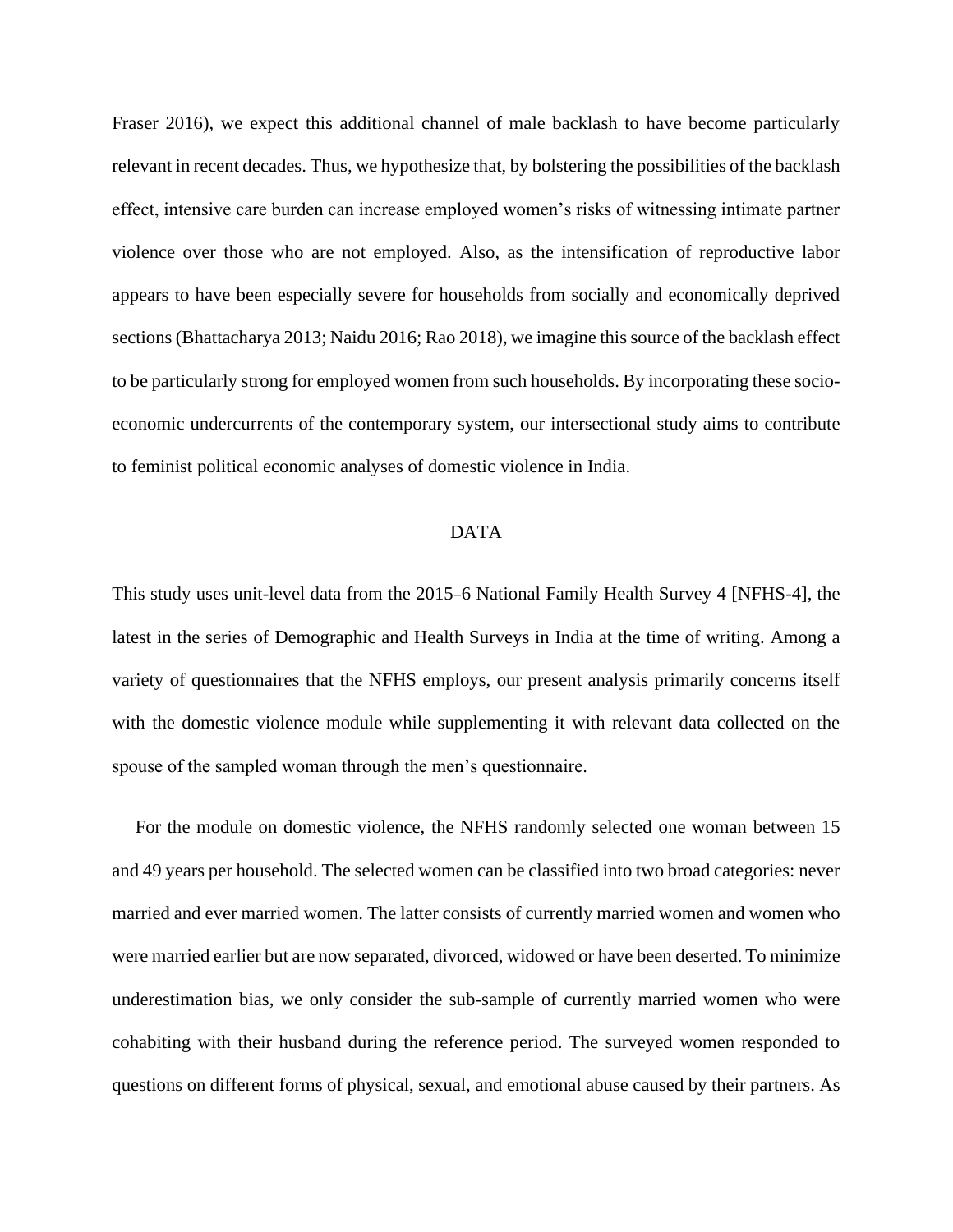classified by the survey, physical violence includes cases where the respondent reported that her husband pushed, shook or threw something at her; twisted her arm or pulled her hair; slapped her; punched her; kicked, dragged, or beat her up; tried to choke or burn her; or threatened or attacked her with a weapon. Sexual violence refers to the respondent reporting that the husband forced her to have sexual intercourse with him or forced her to perform sexual acts. In cases of emotional violence, the respondent reported that the husband humiliated her in front of others, threatened to hurt or harm her or others close to her, or insulted her. To each of these questions, women reported whether their spouse inflicted the form of abuse "often in the past twelve months", "sometimes in the past twelve months", "yes, but not in the past twelve months", or "never".

 In our selected sample, we consider a woman to have suffered spousal violence if she reported facing at least one form of violence – physical, sexual, or emotional – either often or sometimes in the last twelve months at the time of survey. This is because our focus is on the effect of women's employment status on the probability of spousal violence, and data on the former is available for the past twelve months alone, making that the reference period for our analysis.

# <Insert Table 1 about here>

 Tables 1 and 2 present survey weight-adjusted summary statistics of the variables that we use in this study. Table 1 depicts the statistics for the indicators of different kinds of spousal violence. It suggests that one out of every four married women in India reported facing some form of abuse from their husband sometimes or frequently over the twelve months prior to survey. More specifically, 22.5 percent of women in our sample reported encountering physical abuse, 5.4 percent reported sexual violence, and 10.6 percent reported facing emotional violence. We use "any spousal violence" as the dependent variable in our analysis. It is represented as a binary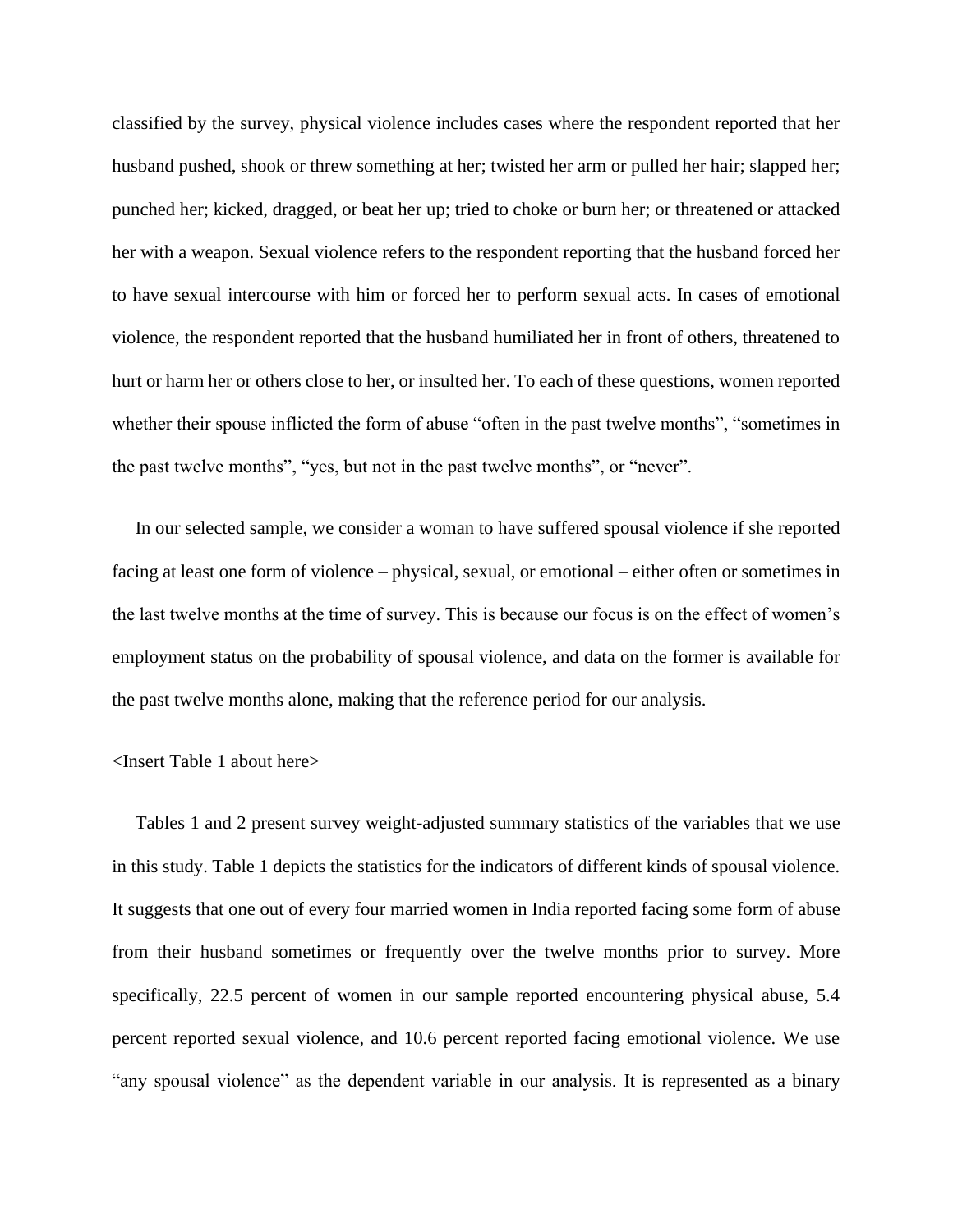variable that takes the value of 1 if a woman did experience spousal violence in any form, and 0 otherwise.

<Insert Table 2 about here>

 Table 2 presents the descriptive statistics of the explanatory variables and the instrumental variable (IV) that we use in the study. The employment status of the woman during the year before the survey is the explanatory variable of primary interest, and 32 percent of the women in our sample were ever employed during that period. The control variables include attributes of the woman and her spouse, and their household characteristics. The average age of women respondents is close to 33 years. 88 percent of them are younger than their husbands by 10 years or less, with the mean spousal age gap being slightly below five years. About one-fifth of both women and men report that their father physically abused their mother. However, there are vast differences between them in other variables: an overwhelming 96 percent of men were ever employed in the past 1 year as against a mere 32 percent of women; property ownership among men (80 percent) is twice as common as it is among women; and 66 percent of men have secondary education or higher as against 54 percent of women. Furthermore, 28 percent of men are reported by their wives to drink alcohol, and slightly over 1 percent have more than one wife.

 In terms of household characteristics, only 35 percent of the couples were located in urban areas at the time of data collection. An average couple seems to have two children living with them. Almost half of the sample's households represent a nuclear family structure, and a majority of the remaining 50 percent represent small joint families. 13 percent of the respondents are married to Muslim men while 20, 9, 40, and 18 percent are wedded to men from Scheduled Castes (SC), Scheduled Tribes (ST), other "backward" classes (OBC) and a residual "others" category,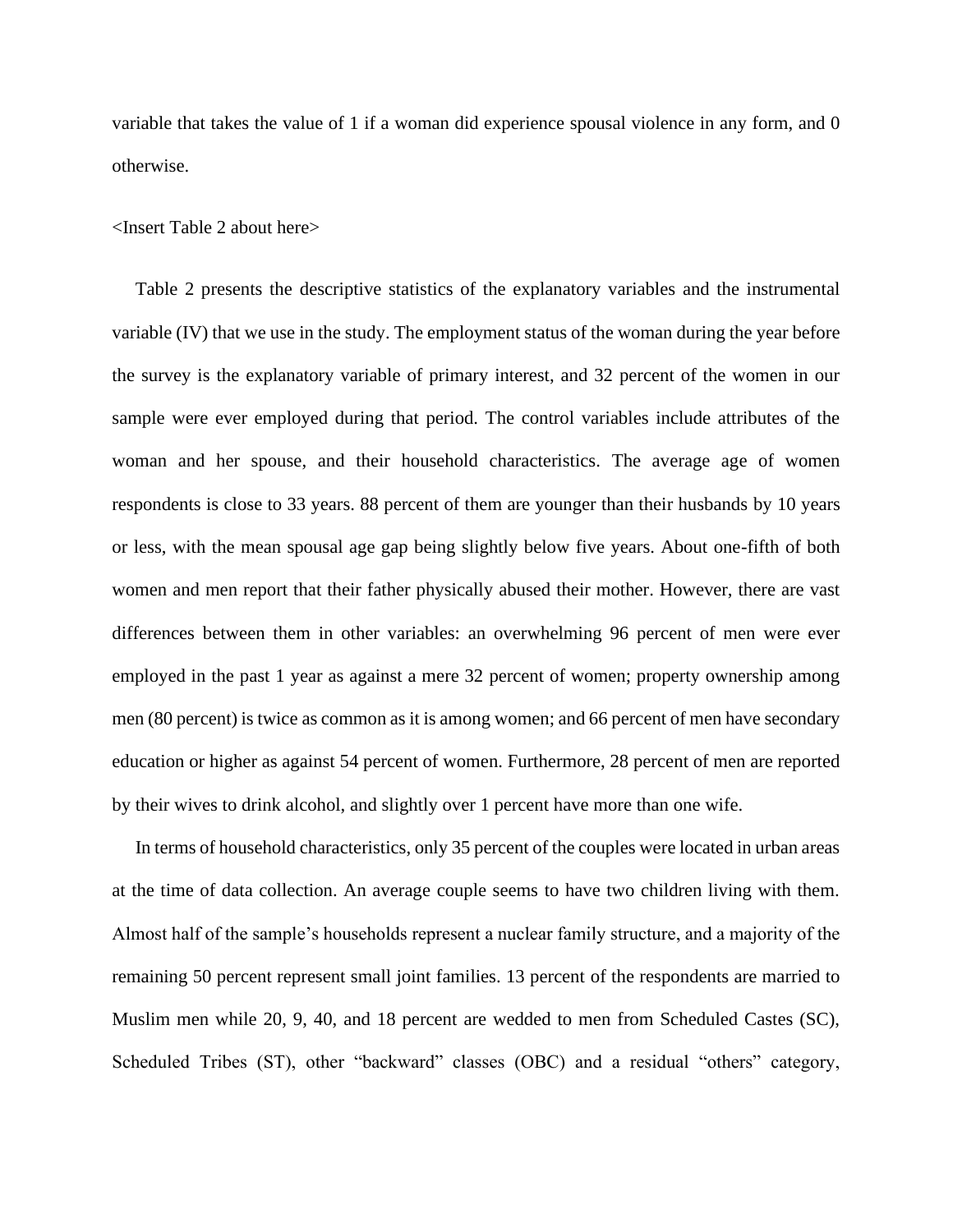respectively.<sup>5</sup> Finally, 16 percent of the households are in the poorest quintile and 22 percent in the richest. The relevance and validity of the IV that we use is discussed in the following section.

 A caveat is in order here. Data on spousal violence can suffer from under-reporting due to respectability politics or fear of social stigma, particularly among women from richer and forward caste households (Deshpande 2002; Panda and Agarwal 2005). While we cannot comment on the extent of this flaw in our sample without supporting qualitative data, we expect our intra-group analysis to be free from it. However, our inter-group examination may suffer from such data limitations and the corresponding results need to be treated with caution.

# METHODOLOGY

To empirically examine the effect of women's employment status on spousal violence against them, we use the following linear regression:

$$
V = \beta_0 + \beta_1 E + \beta_2 W + \beta_3 H + \beta_4 F + \varepsilon
$$

where *V* is the indicator of spousal violence against a married woman, *E* stands for her employment status, *W* represents the other attributes of the woman, *H* represents the set of her husband's characteristics, *F* stands for the set of household characteristics, and *ε* represents unobserved factors. *V* is the outcome variable and *E* is the key regressor. As mentioned earlier, *V* takes the

<sup>5</sup> We use the husband's religion and caste in our analysis because we expect the household's social status as well as its members' everyday life – factors that may influence the incidence of spousal violence – to be determined by his social identity.

Note that even though OBCs is expanded as other backward *classes*, the Government of India uses the term to classify *castes* which are educationally or socially disadvantaged.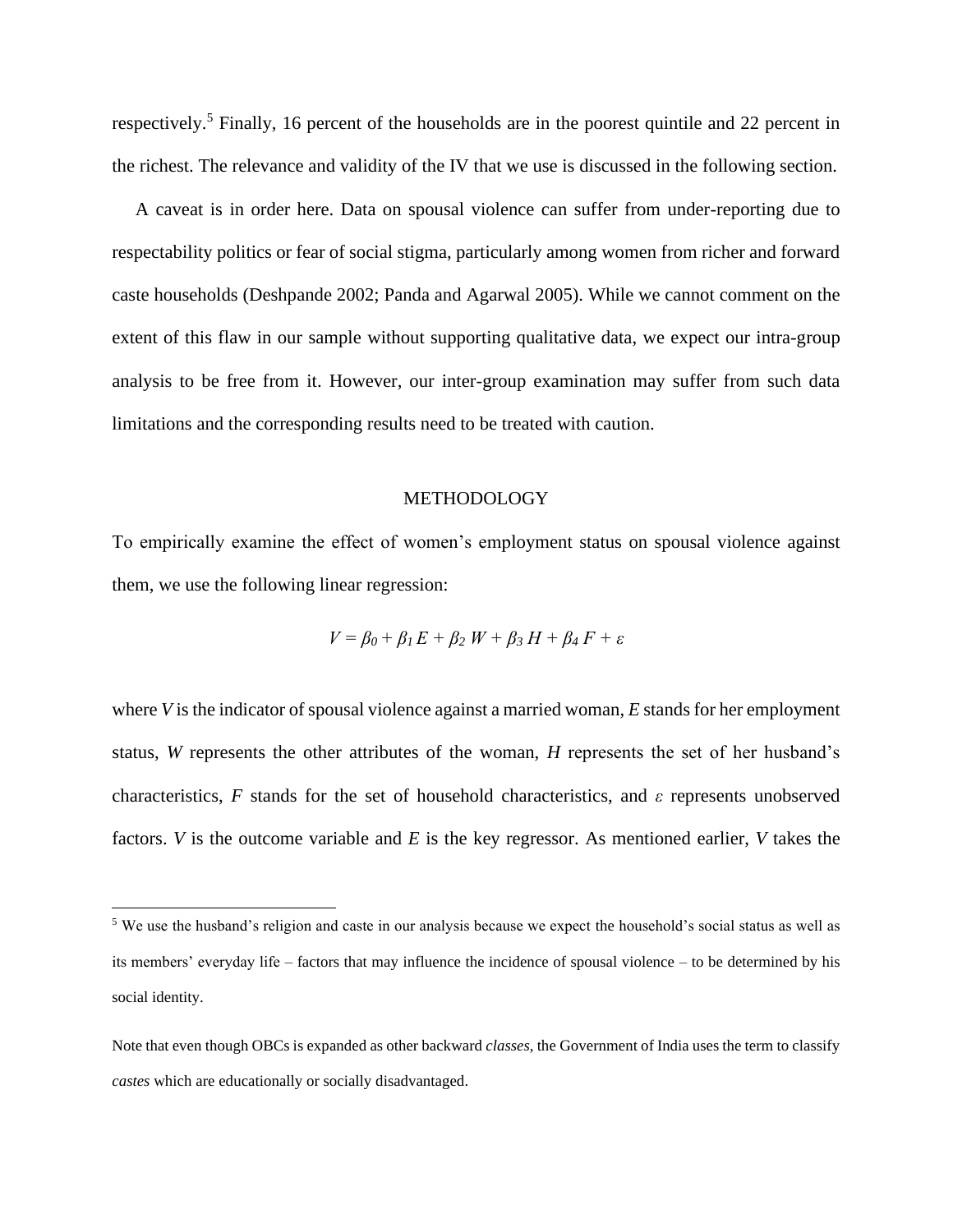value of 1 if the woman reported encountering spousal violence in any form in the twelve months before the survey and 0 otherwise, and *E* takes the value of 1 if the woman reported herself to be employed in any capacity (in any occupation for any duration under any employer or as selfemployed with or without pay) over the same period of twelve months and 0 otherwise.

 The set of control variables represented by *W*, *H*, and *F* captures different socioeconomic factors operating at the micro and macro levels that affect the incidence of spousal abuse against women. Our choice of these variables is based on the existing literature on intimate partner violence. While we do not present a detailed discussion of these in the interest of space, it is pertinent to elaborate on the variable "social identity" that we have constructed combining caste and religion – two of the most crucial historical markers of deprivation in India besides gender and class.

 In India, the historically disadvantaged groups of the SCs (also known as *Dalits*) and STs (also called *Adivasis*) continue to face disparities and discrimination in socio-economic indicators (Borooah 2005; Zacharias and Vakulabharanam 2011; Thorat and Dubey 2012). Among different religious communities that cohabit the country, Muslims have been systematically marginalized along several dimensions of life and livelihood (Gayer and Jaffrelot 2012; Shaban 2018). Since men from these caste and religious groups may more actively resort to spousal abuse so as to reassert control in the domestic sphere (Anandhi and Jeyaranjan 2002; Anandhi 2017; Still 2017), we include the variable on social identity in our study. Our study treats social identity as a qualitative explanatory variable with five categories as depicted in table 2. This includes four deprived socio-religious categories: Muslims, and the SCs, STs, and OBCs belonging to all religious groups except Muslim. The rationale behind clubbing Muslims from various caste backgrounds under one category is twofold: one, given the continuing opposition to their inclusion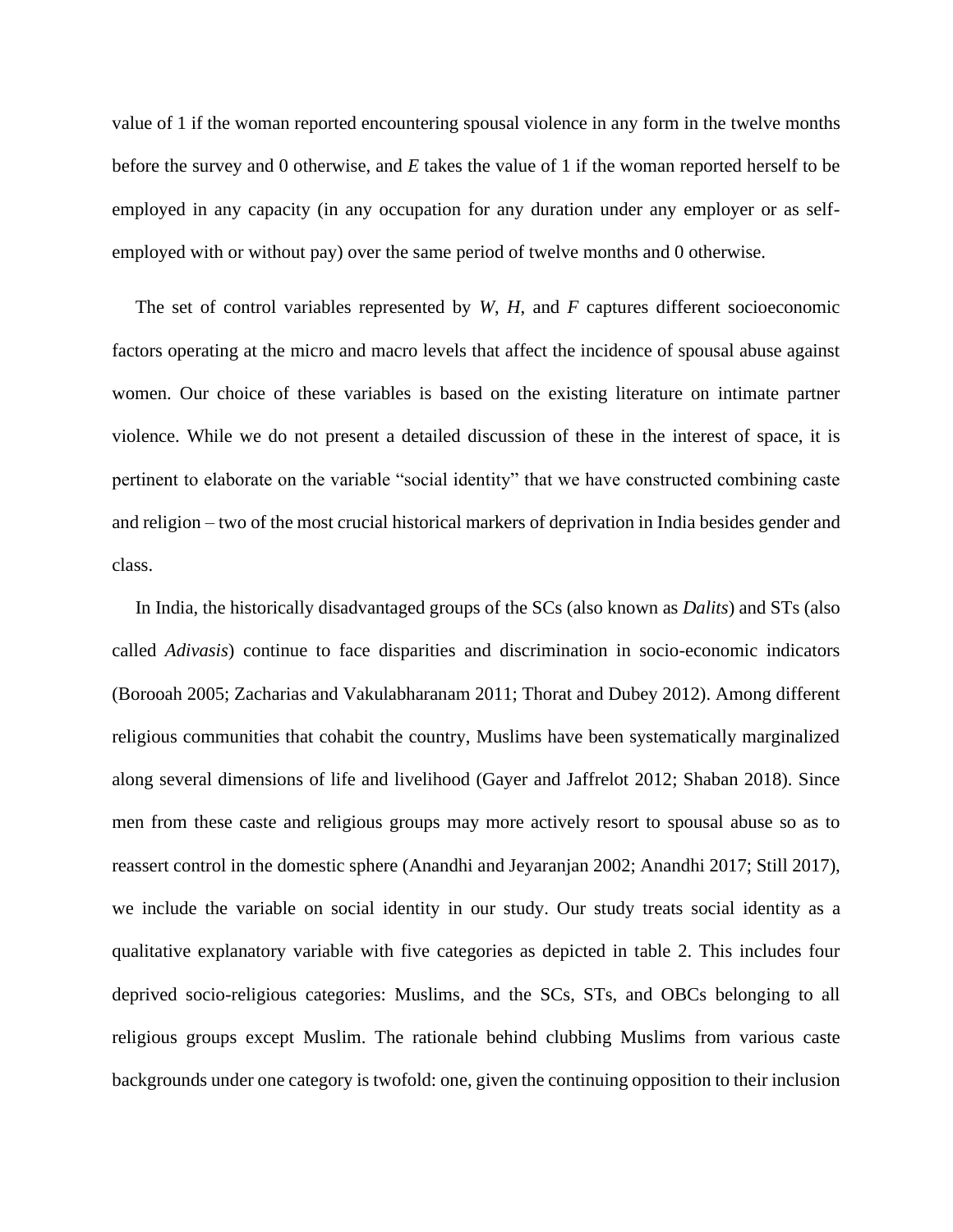in affirmative action policies, they are vastly under-represented in the official SC/ST/OBC categories; and two, the considerable shift of national and global politics to the right in recent times has made practically every Muslim susceptible to everyday discrimination in India (Hasan 2011; Shaban 2018). The fifth socio-religious group is a residual one comprising all those who are not covered under the deprived categories, with a majority of them expected to belong to the so-called "forward" castes (from all religious groups except Muslim).

We also use the wealth quintiles available in NFHS data – generated from households' housing characteristics and their ownership of consumer goods – to indicate economic standing of households.

With respect to the estimation approach, given our regressand is a binary categorical variable, we use binary logit regression models in our study. We employ survey-weight adjusted logit estimations to account for the structure of the survey design. Controlling for *W*, *M*, and *H*, the marginal effect of a woman being employed from the logit estimations allows us to examine whether and how it is associated with the likelihood of her husband inflicting violence on her.

 As discussed earlier, women's employment status is an endogenous explanatory variable. Following Lenze and Klasen (2017), we instrument it by women's workforce participation rate (WPR) per cluster, where cluster represents a Census enumeration block in urban areas and a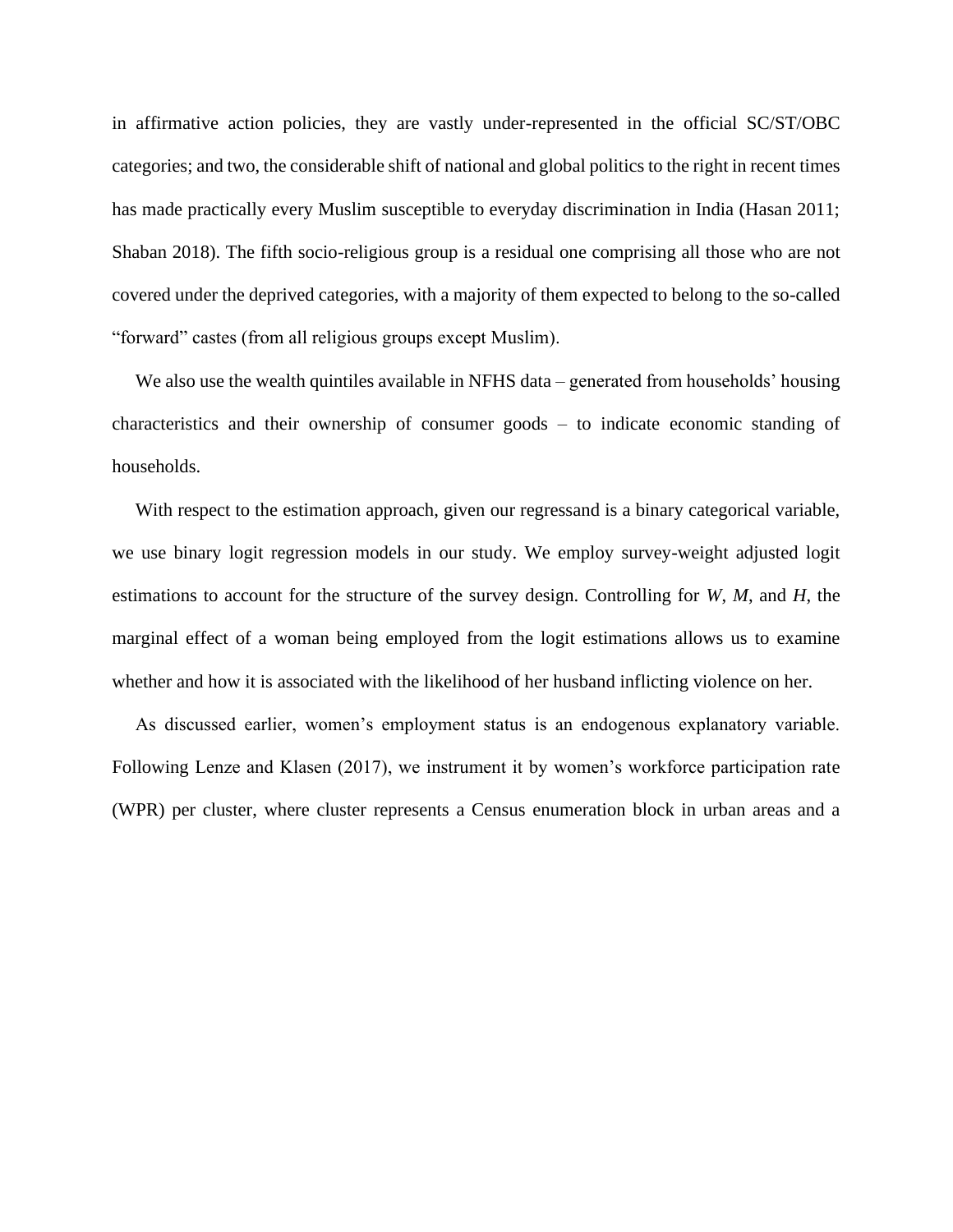village in rural areas consisting of 100–50 households (IIPS and ICF 2017).<sup>67</sup> This variable is used as a proxy measure for employment opportunities for married women in an area (including network efforts enabling them to find jobs) as well as for norms and attitudes that influence their decision to join the workforce. Based on the assumption that the probability of a woman being employed is positively correlated with favorable labor demand and supply conditions in her vicinity, we expect the average WPR of women per cluster to be a relevant IV. Diagnostic tests for the instrument from the first stage of IV estimation (presented in tables 3, 4, and 5) confirm our expectation.<sup>8</sup> As the average WPR of women in a cluster goes up, the likelihood that a given woman from that cluster is employed increases significantly. Also, the magnitude of the F-test statistic for the significance of the IV in the first stage is much higher than 10 – the benchmark for assessing the strength of an IV in an exact identification logistic model. These suggest that the variable is a suitable instrument for a married woman's employment status in India.

 Given that the endogenous regressor is exactly identified in our case, we cannot conduct an empirical test for checking the validity of the IV. Nevertheless, there is no reason to assume that the cluster average of women's WPR ought to directly impinge on a man's violent behavior, other

<sup>6</sup> Note that we use cluster average of *married* women's WPR as our instrument, where married refers to currently married women who are cohabiting with their husbands. As respectability norms associated with one's employment status and care work burden would vary between married and non-married women in India, the cluster average of married women's WPR serves as a suitable IV in our context. Thus, in the paper, women's WPR refers to married women's WPR and women's employment status refers to married women's employment status.

 $<sup>7</sup>$  As in Lenze and Klasen (2017), we construct the instrument in a way that excludes the woman being considered in</sup> each observation to avoid an in-built correlation.

<sup>&</sup>lt;sup>8</sup> As can be seen from tables 3, 4, and 5, diagnostic tests for all the regressions—that for the whole sample population and for different economic and socio-religious groups—confirm the relevance and strength of the instrument.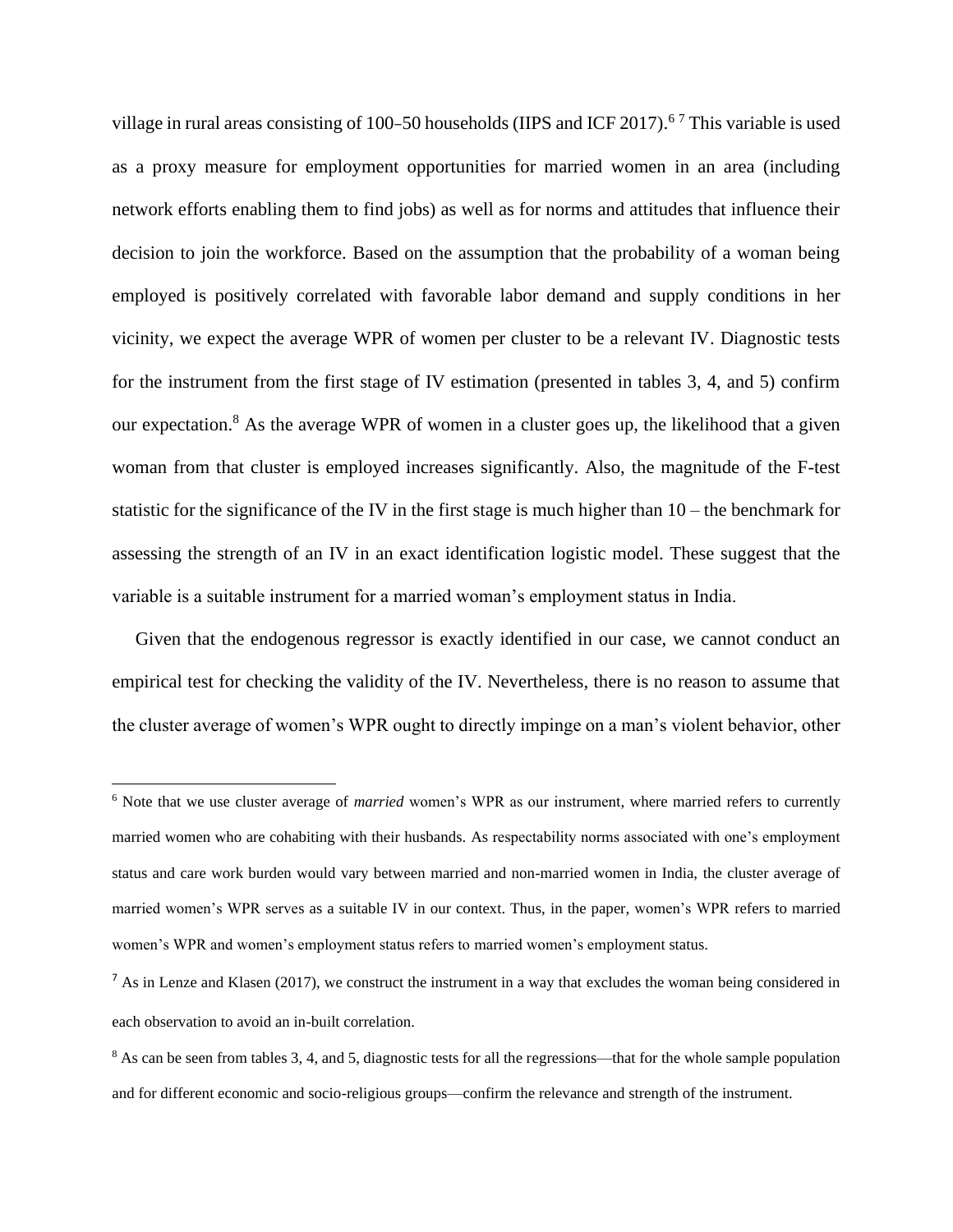than through its impact on his wife's employment status and other control variables. Thus, we expect the instrument to be a valid one for our purpose.

 Since both our regressand and endogenous regressor are categorical variables, we use the twostage residual inclusion (2SRI) estimation approach to account for endogeneity. For this, we follow Terza, Basu, and Rathouz (2008) who show the 2SRI approach to provide consistent estimates in case of such models, unlike the usual two-stage predictor substitution (2SPS) estimation approach. The first-stage regression of the 2SRI approach uses the IV and all control variables of the model to predict the endogenous explanatory variable, and the second-stage regression uses the original explanatory variable and the residual from the first stage along with all control variables.<sup>9</sup> We use binary logit models for both stages. $10$ 

#### RESULTS

Tables 3, 4, and 5 present the estimated effects of women's employment status on the incidence of spousal violence. Table 3 shows the results for all women in our sample whereas tables 4 and 5

<sup>&</sup>lt;sup>9</sup> In the 2SPS approach, the first stage remains the same whereas the second-stage regression uses the predicted values of the endogenous regressor and all control variables.

<sup>&</sup>lt;sup>10</sup> To check for robustness, we use different combinations of regression models in the two stages of 2SRI estimation: linear probability model in both stages, linear probability model in the first stage and binary logit model in the second stage, and binary logit model in the first stage and linear probability model in the second stage. These models provide similar results as those obtained from our main 2SRI model with binary logit model in both stages. The results are available on request.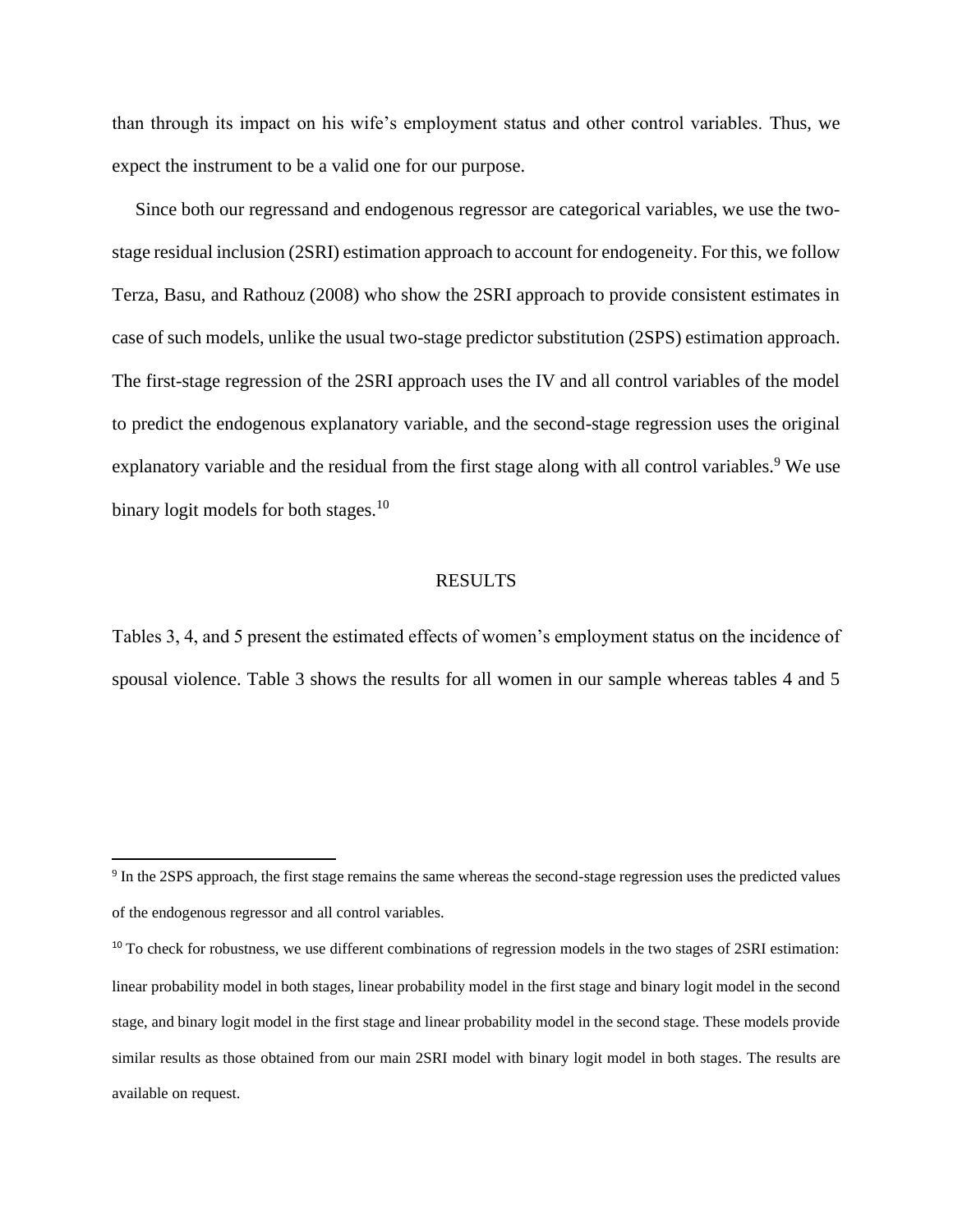record the estimated effects for women married into households from different economic statuses and different socio-religious communities, respectively.<sup>11</sup>

<Insert Table 3 about here>

 The 2SRI estimates in table 3 show that, all else being equal, employed women are 3.5 percent more likely to face spousal abuse as compared to non-employed women.<sup>12</sup> This implies that being employed makes married women more susceptible to male aggression rather than enhance their intra-household bargaining power. Table 4 depicts that this association between women's workforce participation and the likelihood of spousal violence against them holds true in case of all economic sections barring the richest 20 percent. While the employment status of women belonging to households from the wealthiest quintile does not seem to influence their chances of facing spousal abuse, employed women from all other quintiles report encountering a significantly higher probability of violence than women who were not employed.<sup>13</sup> Furthermore, table 5 shows

 $11$  Due to space considerations, only table 3 presents the estimated marginal effects of the control variables on the risks of spousal violence against women. The complete sets of results for women from different economic and socioreligious groups are available on request.

 $12$  Note that the qualitative result holds for the logistic model as well (i.e., when women's employment status is treated as exogenous), also shown in table 3.

 $<sup>13</sup>$  It is possible that employed women from the wealthiest quintile are not exposed to significantly higher risks of</sup> spousal violence than their non-employed counterparts because of the kind of employment they engage in. Figure A1 in the Appendix suggests that a majority of them (73 percent) have regular paid jobs which may enhance their bargaining power just enough to counter any backlash emanating specifically from their workforce participation. This figure (and figure A2) can also be taken to indicate that the nature of employment may be a reason why employed women from lower wealth quintiles (and varied social groups) cannot gain substantial economic security to protect themselves against spousal abuse.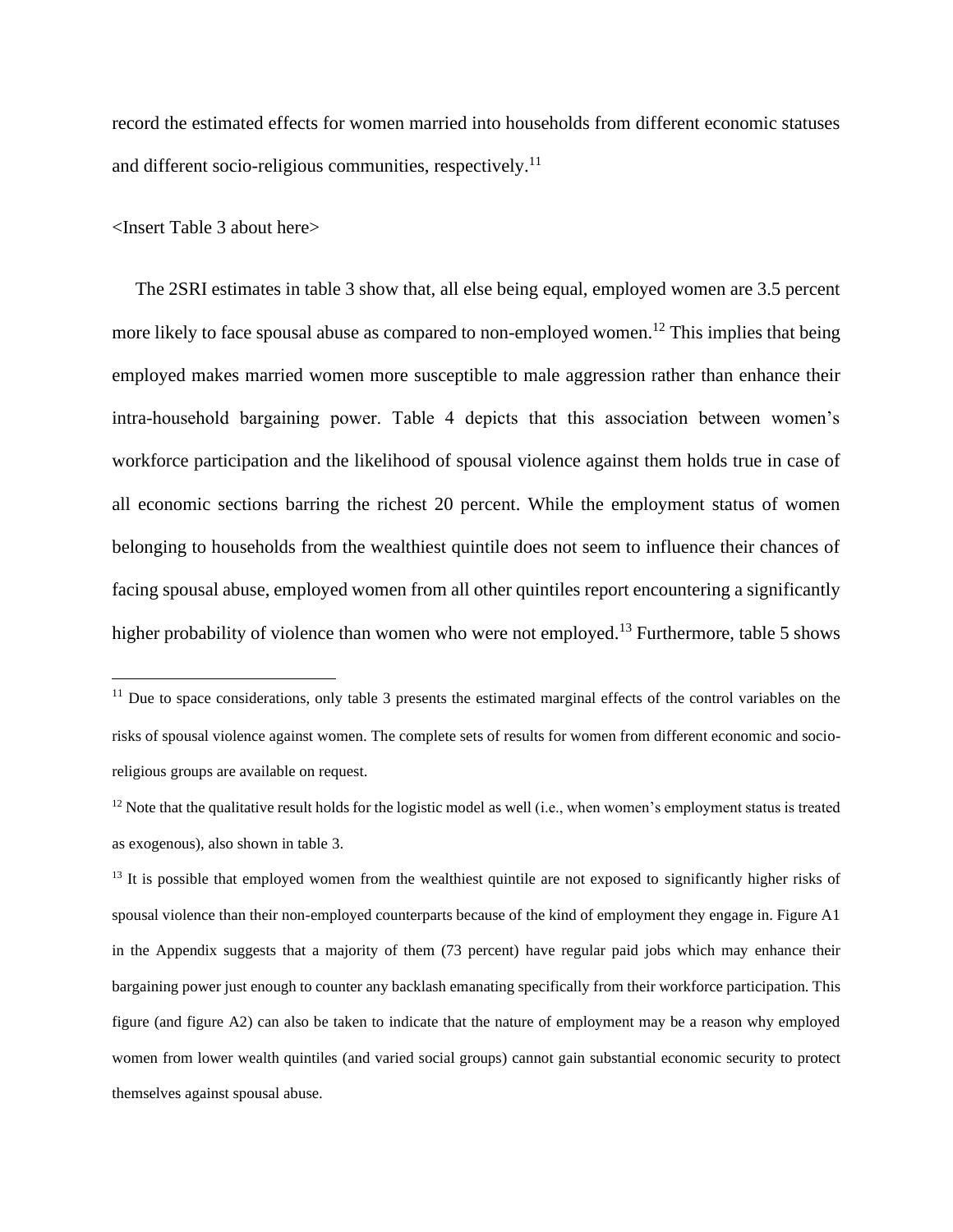that employed women across socio-religious groups report facing significantly higher risks of spousal abuse than women who did not participate in the workforce.

<Insert Table 4 about here>

<Insert Table 5 about here>

 The estimates in these tables also indicate that the adverse effect of employment on spousal violence tends to be stronger for women who belong to deprived communities – economically or socially. The incidence of such violence seems to be progressively lower for employed women from higher wealth quintiles as compared to those from relatively poorer ones (table 4). Employed women from Muslim, Dalit and Adivasi communities – the sections that are documented to have been the most marginalized in India – report greater risks of spousal abuse than employed women from other groups (table 5).

 Our finding that married women's workforce participation is associated with a significantly higher incidence of spousal abuse supports the male backlash theory. We proceed to discuss some plausible explanations for such backlash effect in the specific context of our study.

<Insert Figures 1 & 2 about here>

 First, as feminist scholarship on the backlash theory postulates, the observed association may be a testament of the symbolic role that women's employment plays in challenging the sociocultural norms of male supremacy and female dependency. This is especially true of India where gender hierarchy has been a fundamental organizing principle of the caste-based social order, and marriage a primary institution to enforce such hierarchy through stringently defined gender roles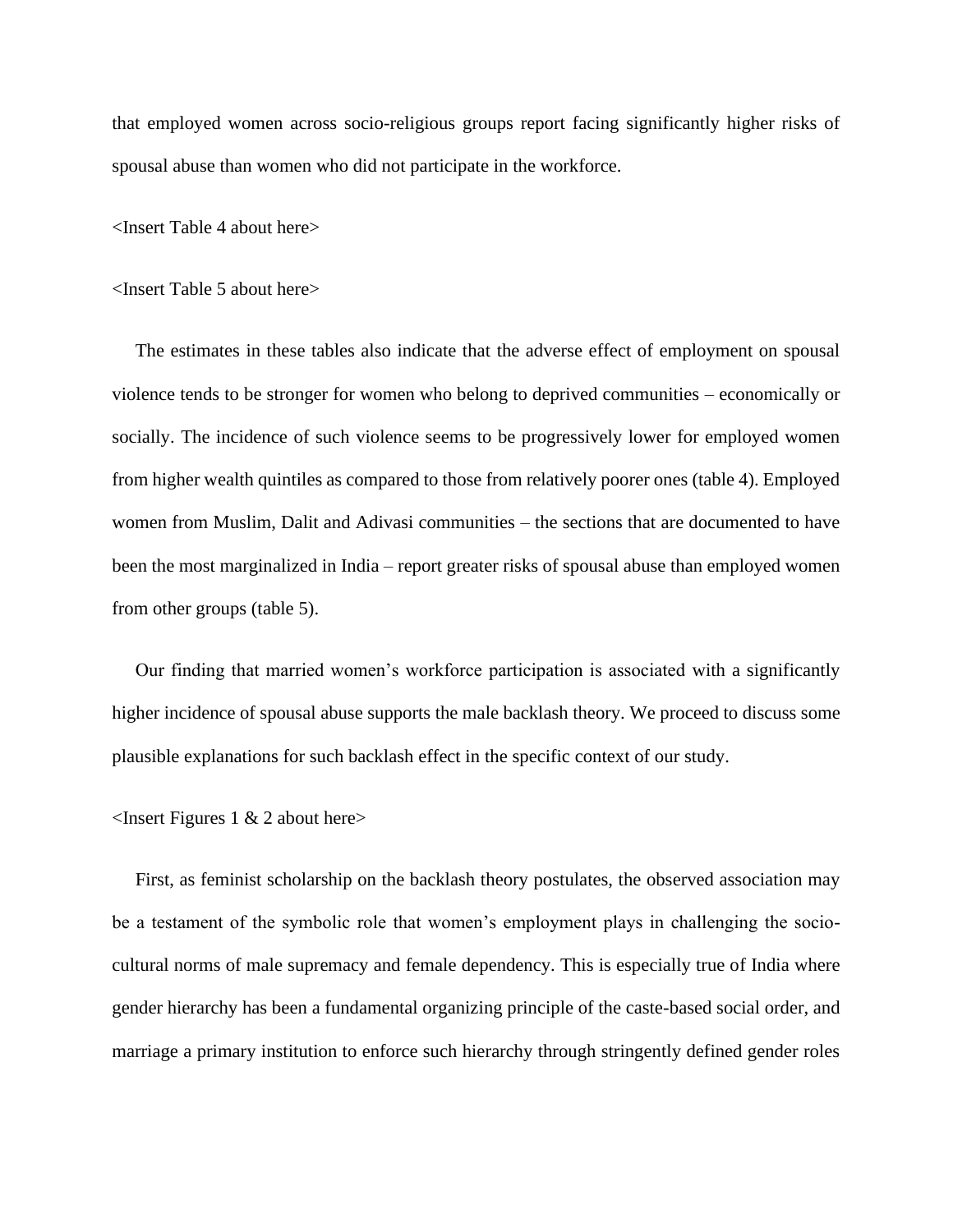and obligations (Chakravarti 1993; Eswaran, Ramaswami, and Wadhwa 2013).<sup>14</sup> Among those are the husband's masculine role of a provider/protector and the wife's feminine role of a homemaker/recipient, which have together come to stigmatize the employment of married women in the Indian society. A low incidence of workforce participation among the women in our dataset is partly a reflection of this cultural tradition (see figures 1 and 2).<sup>15</sup> In this context, it is highly probable for the women who do not adhere to such norms to be subjected to male aggression and abuse, which are non-material means used by men to compensate for their diminished or failed economic power and to re-establish control within the domestic space.

 This "disciplining" mechanism is expected to affect employed women across social and economic groups in India, for married women's workforce participation rate is low throughout. As figures 1 and 2 respectively show, the rate ranges from 21 percent in the wealthiest quintile to 41 percent in the poorest one, and from 17 percent in Muslim households to 49 percent in *Adivasi*  families. These indicate how not taking part in the labor market is the dominant norm among Indian women from varied backgrounds, challenging which – as tables 4 and 5 show – comes at the cost

<sup>&</sup>lt;sup>14</sup> Postcolonial theorists also attribute this strict division of gender roles in modern India to the nationalist response to (and struggle against) colonialism and, more generally, to the dominance of western culture. According to them, the discourse on nationalism has reinvented and reinforced the "new" Indian woman's primary responsibility of maintaining the home – the principal site for protecting and nurturing the sanctity of indigenous social life – as a significant marker of superior national culture. See Chatterjee 1989.

<sup>&</sup>lt;sup>15</sup> We say partly as recent literature on the low and falling female labor force participation rate in India underscores the deterioration of labor market conditions for women (consisting of reduction of employment opportunities as well as worsening quality of work for female workers) and implementation of neoliberal policies (curtailing social provisioning of essential goods and services) as other important factors. See Colatei and Harris-White 2004; Ghosh 2009; Naidu 2016; Rao 2018.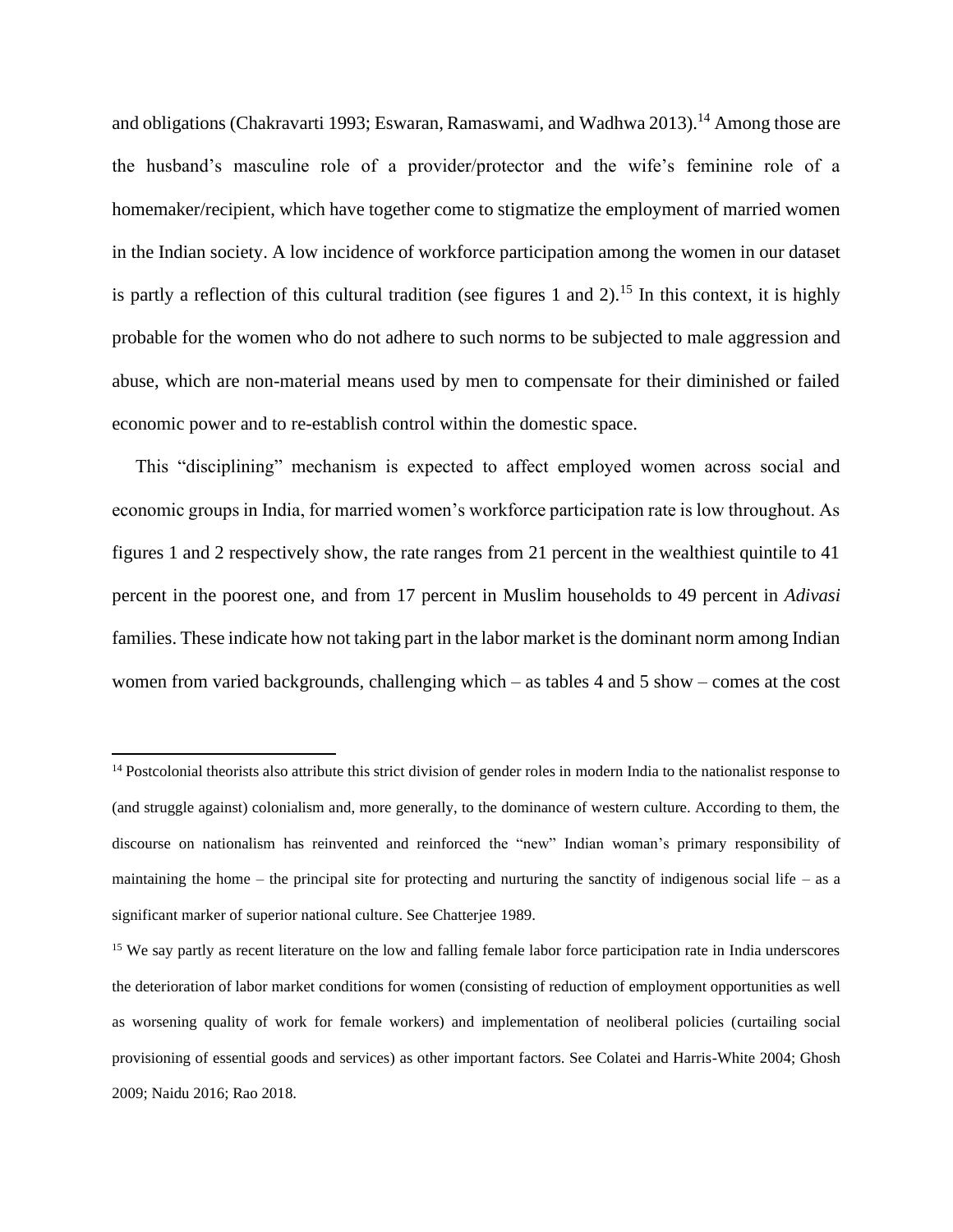of heightened risk of domestic violence. However, a cross-sectional comparison of the employment rates and the corresponding incidence of spousal abuse highlights a puzzle: the probability of abuse is lower for employed women from groups that have historically discouraged and denounced women's employment most severely, namely, the upper-caste and wealthier sections (Liddle and Joshi 1989; Eswaran *et al.* 2013). While attributable to under-reporting errors (that are expected to be more serious for women from relatively privileged groups) to some extent, are there additional factors that can possibly explain the observed tendency?

 As Naidu (2016), Rao (2018), and Rao and Vakulabharanam (2018) argue, the Indian society has been facing an intensification of social reproduction crisis since the late 1980s. This has been a repercussion of a variety of neoliberal processes such as large-scale privatization of rural and urban common property resources, displacement of marginalized populations from public lands and commons that they had inhabited for generations, and under-provisioning of essential facilities like water, electricity, and sanitation by the state in informal settlements.<sup>16</sup> Deepening the exigencies of reproduction at the household level, this crisis has mired large sections of Indian women in an ever-accelerating burden of everyday care activities. It is against this backdrop that we propose it important to construe their employment as not only an indicator of economic means and symbolic value but also that of compromised reproductive resources. This proposition leads us to hypothesize that the double burden of reproductive and market work may spur an additional source of backlash against employed women. To test this hypothesis, we use two proxy measures of care activities: having a very young child (i.e., less than or equal to 5 years) represents direct

<sup>&</sup>lt;sup>16</sup> See Roy 2007; Gidwani and Baviskar 2011; Coelho, Chandrika, and Venkat 2013 for elaborate discussion on how these processes – vital for capitalist accumulation under the current regime – have caused a massive depletion of traditional sources, means, and mechanisms of social reproduction.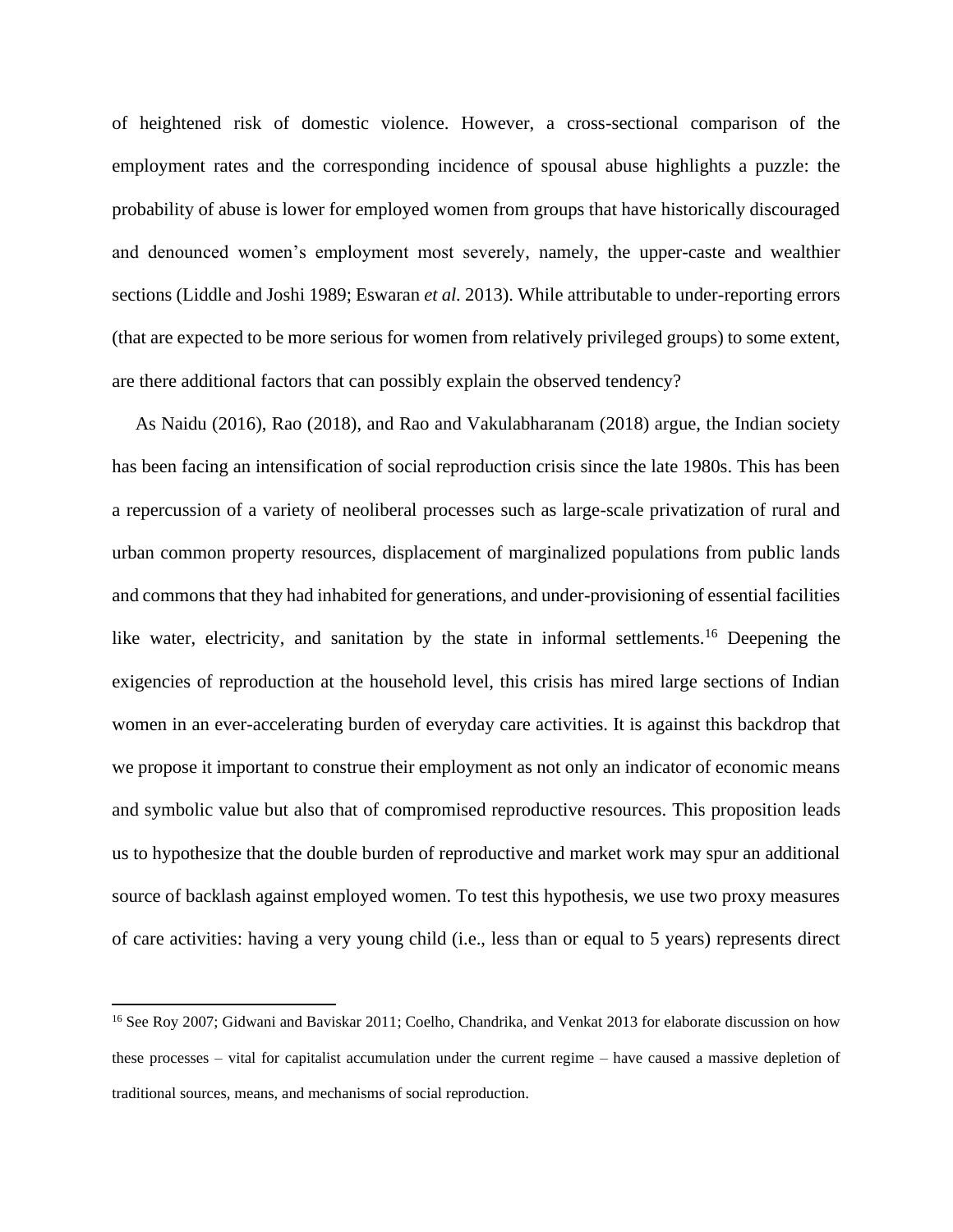care responsibilities, and the need to go fetch drinking water from an outside source constitutes indirect care burden.<sup>17</sup> We adjust the proxy variables for the presence of another woman or teenage girl (between 15 and 49 years) at home to capture intensive work burden, meeting which may become particularly difficult for a woman who is also employed. Thus, we consider a woman to be dealing with intensive care burden if she has a very young child and if drinking water needs to be fetched from outside with no other female at home to share the workload, and not-so-intensive work burden otherwise.

#### <Insert Table 6 about here>

 Tables 6 and 7 present descriptive statistics on the incidence of spousal abuse among employed and non-employed women facing intensive and not-so-intensive care burden across economic and socio-religious groups. An intra-group comparison of the numbers offers two preliminary findings: one, irrespective of the intensity of care burden, employed women report facing greater risks of spousal violence than those who are not employed, and two, employed women report encountering a much greater likelihood of violence than non-employed women when they deal with intensive care burden vis-à-vis when they do not. For instance, being employed increases *Dalit* households' women's risks of spousal abuse by 11 percentage points when they deal with intensive care burden as compared to a 7-percentage point rise when they do not. These findings indicate that the double burden of reproductive and market work could contribute to a backlash effect against employed

 $17$  While our dataset provides information on time taken to fetch drinking water – which could potentially make a better proxy for the intensity of indirect care work, it does not specify the number of trips one needs to make in a day. To avoid estimation biases, we use the variable on time taken as binary: 0 if the water source is on the household premises or if water is delivered at home, and 1 otherwise.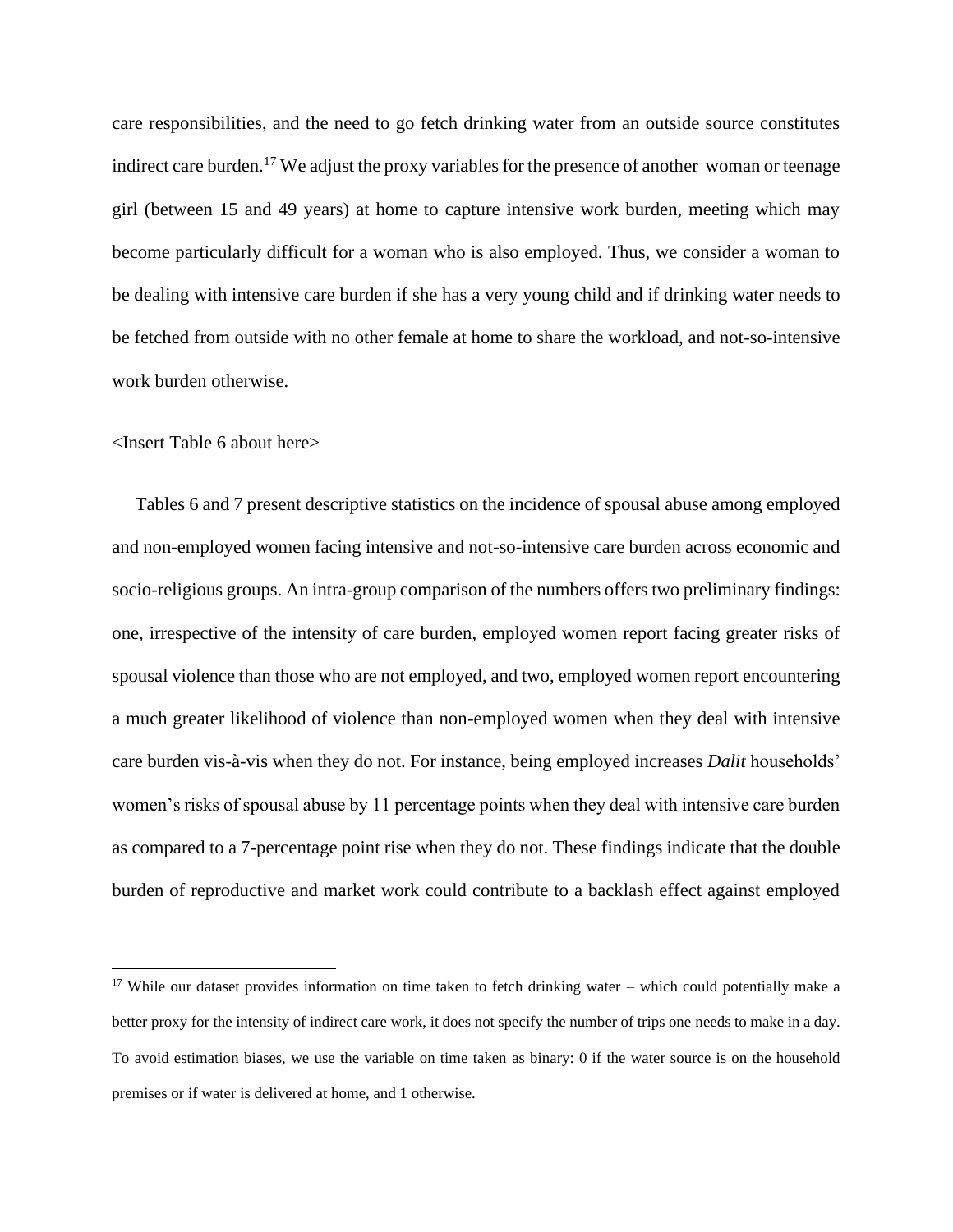women. This could be due to the difficulties they face in handling care work or in meeting their husbands' expectations from them as caregivers, or due to conflicts over division of such work.

<Insert Table 7 about here>

 The incidence of spousal violence reported by employed women facing intensive care responsibilities decreases as we move up along the economic and social hierarchies (tables 6 and 7). This may be because households from disadvantaged sections face greater limitations in substituting housework with paid domestic help. Additionally, reproductive burdens – direct, indirect, and both direct and indirect – appear to have been more intense for employed women from poorer and marginalized groups (figures  $3$  and  $4$ ).<sup>18</sup> This could be because these communities have been more severely affected by the state's withdrawal from public provisioning and declining access to commons. Together, these observations offer a probable explanation as to why employed women from disadvantaged groups may be facing higher risks of spousal violence, and in the process, lends support to our hypothesis that employment – by jeopardizing women's capacity to perform intensified care labor and/or meet their spouses' expectations around it – acts as an additional cause of male backlash against them.

#### $\leq$ Insert Figures 3 & 4 about here $>$

 Our findings on the effect of women's employment on spousal violence from the crosssectional examination reinforce Anandhi and Jeyaranjan (2002), Anandhi (2017), and Still's (2017) thesis that men from socio-economically disadvantaged groups tend to be more prone to

<sup>&</sup>lt;sup>18</sup> Naidu (2016) suggests that a similar tendency exists for women from different economic groups in both rural and urban India.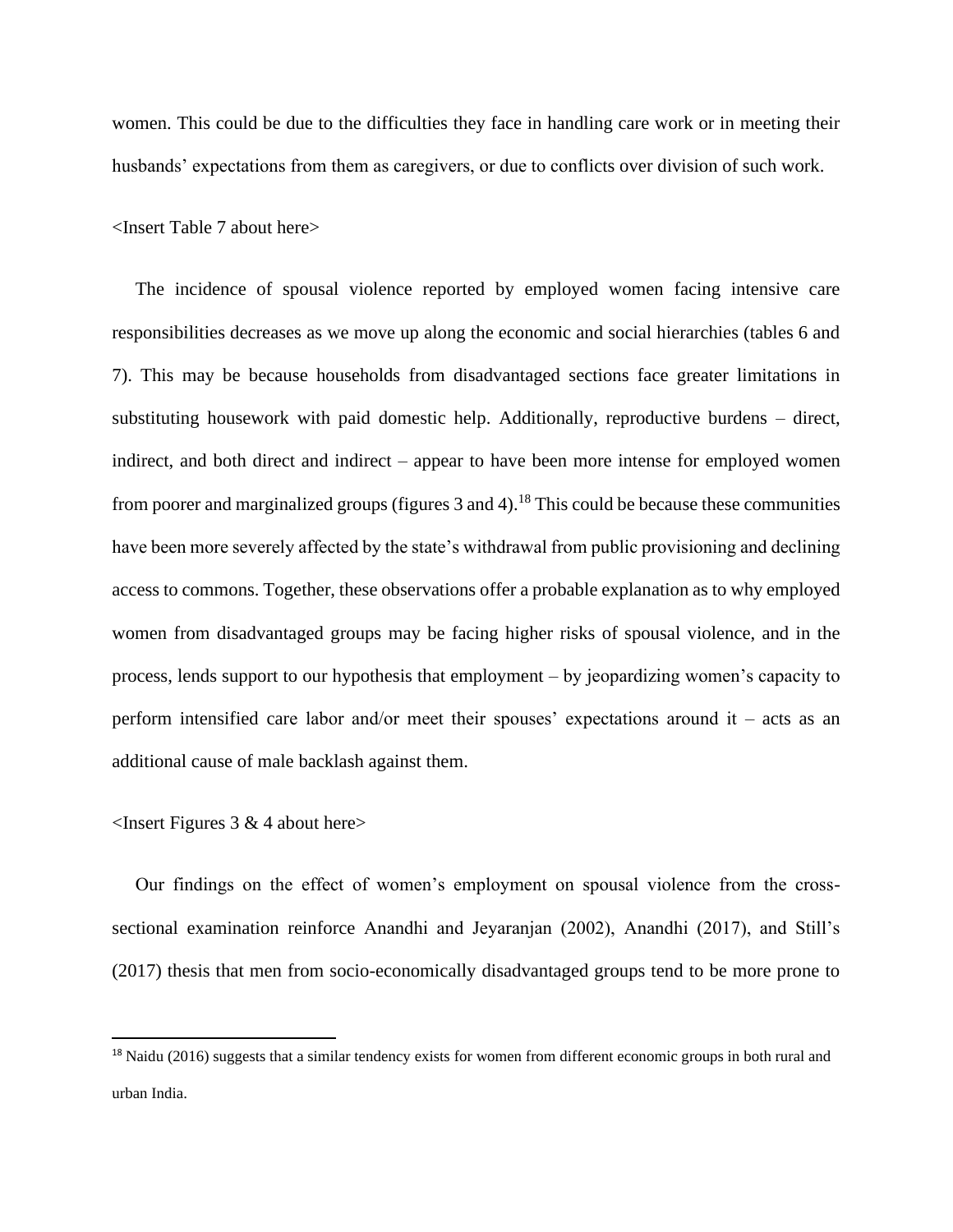retaliate against their wives' economic independence through violence. This implies that when historically entrenched patterns of deprivation and discrimination in the public space interact with their "failed masculinity" – in terms of exerting control over their spouses and the family economy – even within the private sphere, they feel especially provoked to display "manliness" through violence against their wives.

# **CONCLUSION**

 This paper studies the incidence of spousal violence against women with reference to their employment status in the Indian context. Given the presence of vast socio-economic disparities in the country, it is important to examine how the association between a woman's workforce participation and the likelihood of violence is conditioned by her (marital) family's economic and social standing. We use nationally representative household survey data and a context-driven econometric model to investigate this link. Taking into account the potential endogeneity of this relationship, we instrument women's employment status by the cluster average of married women's workforce participation rate in our model.

 Our findings show that women's employment in India is indeed associated with a significantly higher probability of spousal violence. We find this association to hold true for employed women across all wealth quintiles except the topmost and across all socio-religious communities. Engaging with insights from feminist scholarship, we argue that these could be explained through the backlash by men due to the perceived violation of socio-cultural norms by their wives. Moreover, the risks of spousal abuse are reported to be relatively higher for employed women from economically and socially disadvantaged sections. Our analysis indicates that such a pattern can be explained by recognizing the double burden of reproductive and market work on employed women as another source of the backlash effect. Employed women – especially those with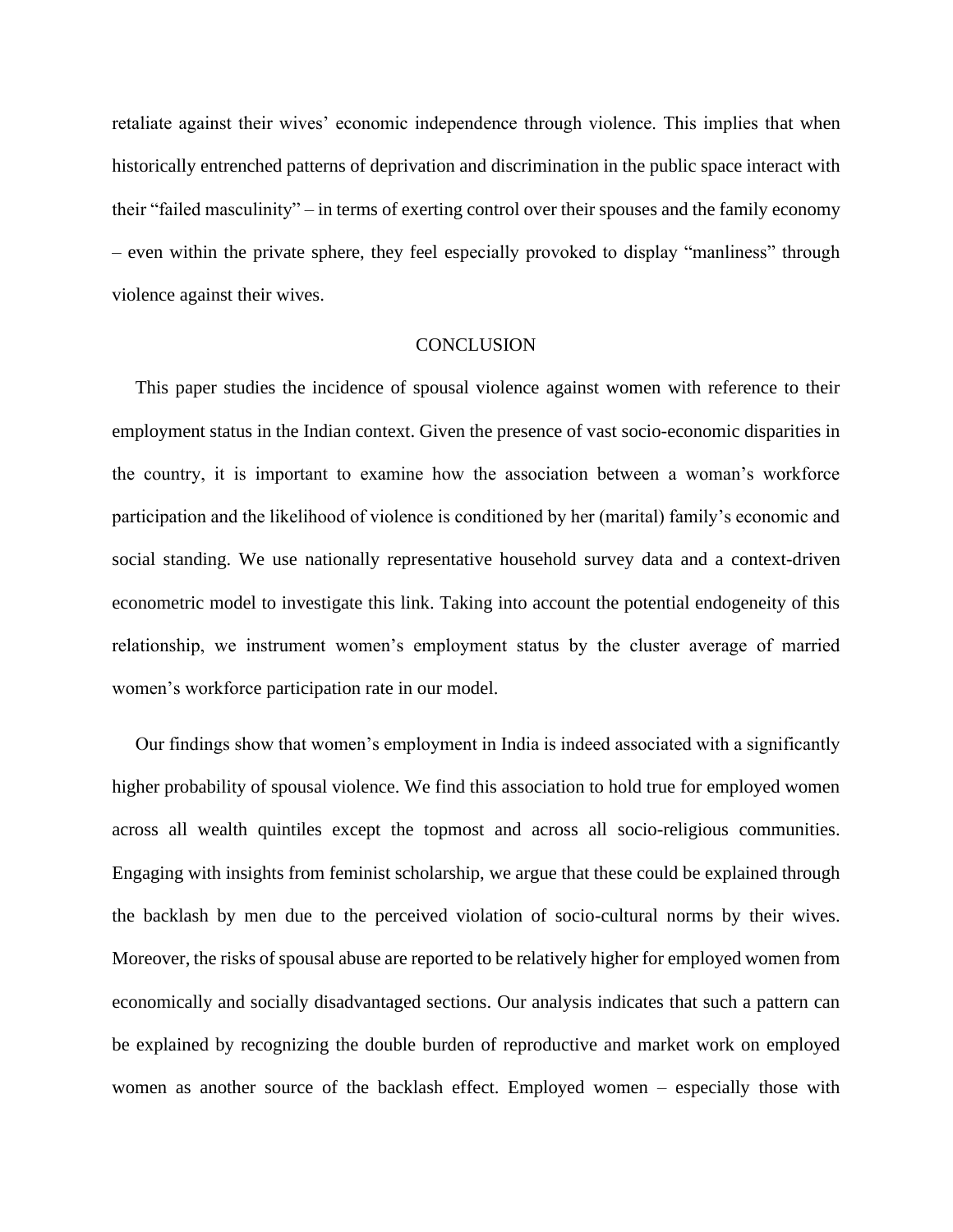intensive reproductive burden – may witness an aggravated risk of backlash by their husbands due to difficulties in meeting the traditionally-assigned responsibilities. We hypothesize that employed women from deprived communities witness greater risks of spousal abuse vis-à-vis employed women from relatively privileged backgrounds because they face higher incidence of intense care work resulting from the privatization of common property resources and under-investment by the state in social welfare.

 The exacerbation of the crisis of social reproduction is a critical feature of the contemporary regime that is founded on exclusionary processes of accumulation. The relationship between women's market work and the incidence of spousal violence is thereby mediated by the intensified care burden for which they are held responsible. Further feminist political economic analyses of the role of the reproductive burden of employed women in instigating spousal violence could strengthen the demand for renewal of reproductive responsibilities of the state in social movements and policy circles.

 Finally, a discussion of the limitations of our study and the implications for future research is in order. First, our quantitative analyses use women's employment status as an explanatory variable for spousal abuse, which limits our understanding as to how differences in the kind of occupation or quality of employment affect the risks of such violence. An extension of the present models that incorporate more fine-grained classifications of women's employment can offer crucial insights in this regard. Additionally, it would be worthwhile to examine the association between relative spousal occupational prestige and intimate partner violence within and across socio-economic groups. Lastly, given the drawbacks of large surveys in capturing the intricacies of couple's intimate relations and the etiology of violence, we would like to emphasize the importance of complementing quantitative studies with ethnographic research. Such exploration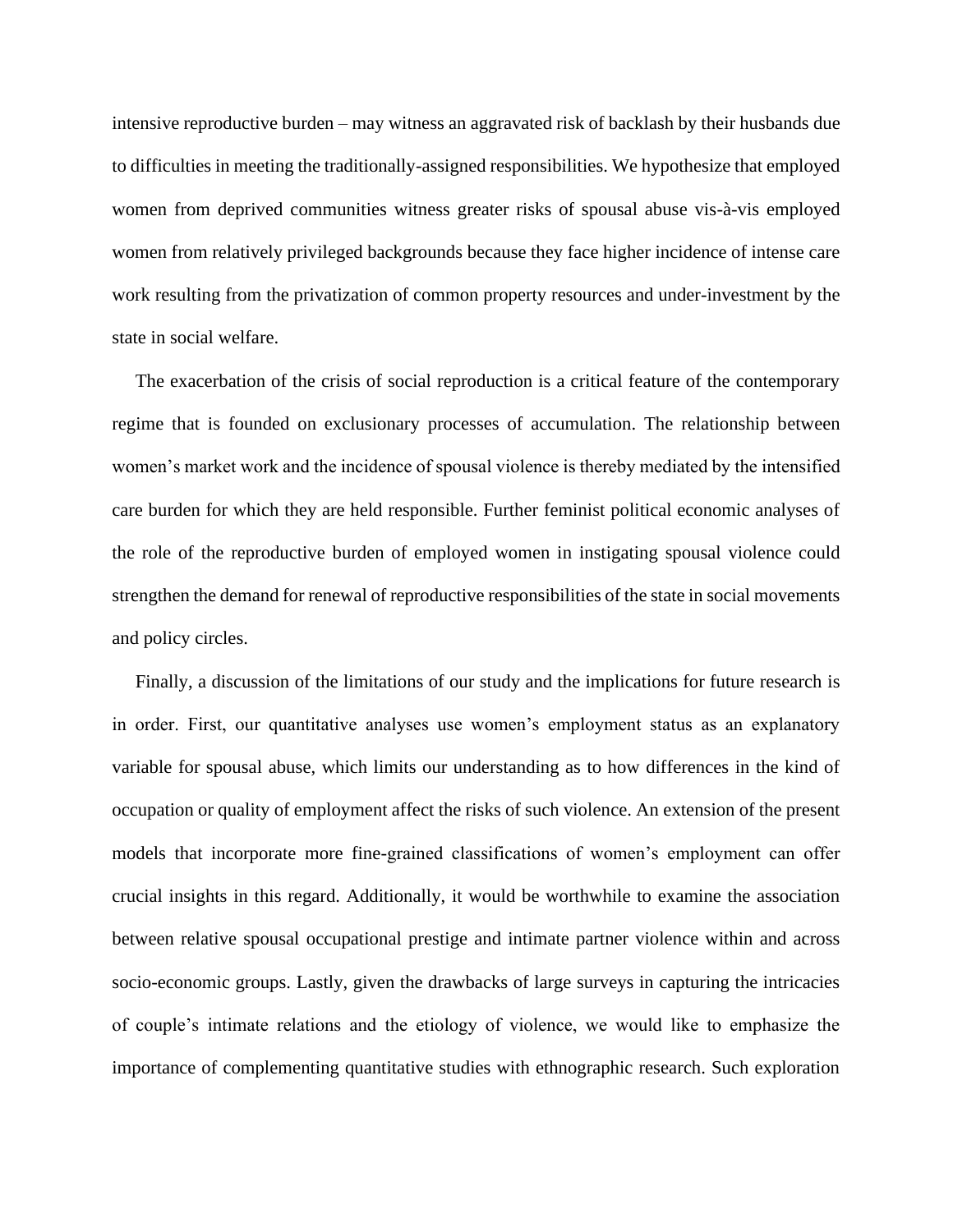can also capture the political-economic complexities of the regional context more closely and help us better understand their implications for women's experience of violence.

 Violence against women has been characterized as "a global public health problem of epidemic proportions" (WHO 2013: 3). In the wake of another global public health crisis through the COVID-19 pandemic, reports suggest an increase in intimate partner violence across countries, including India. Action based on informed theory and evidence is all the more urgent at this juncture.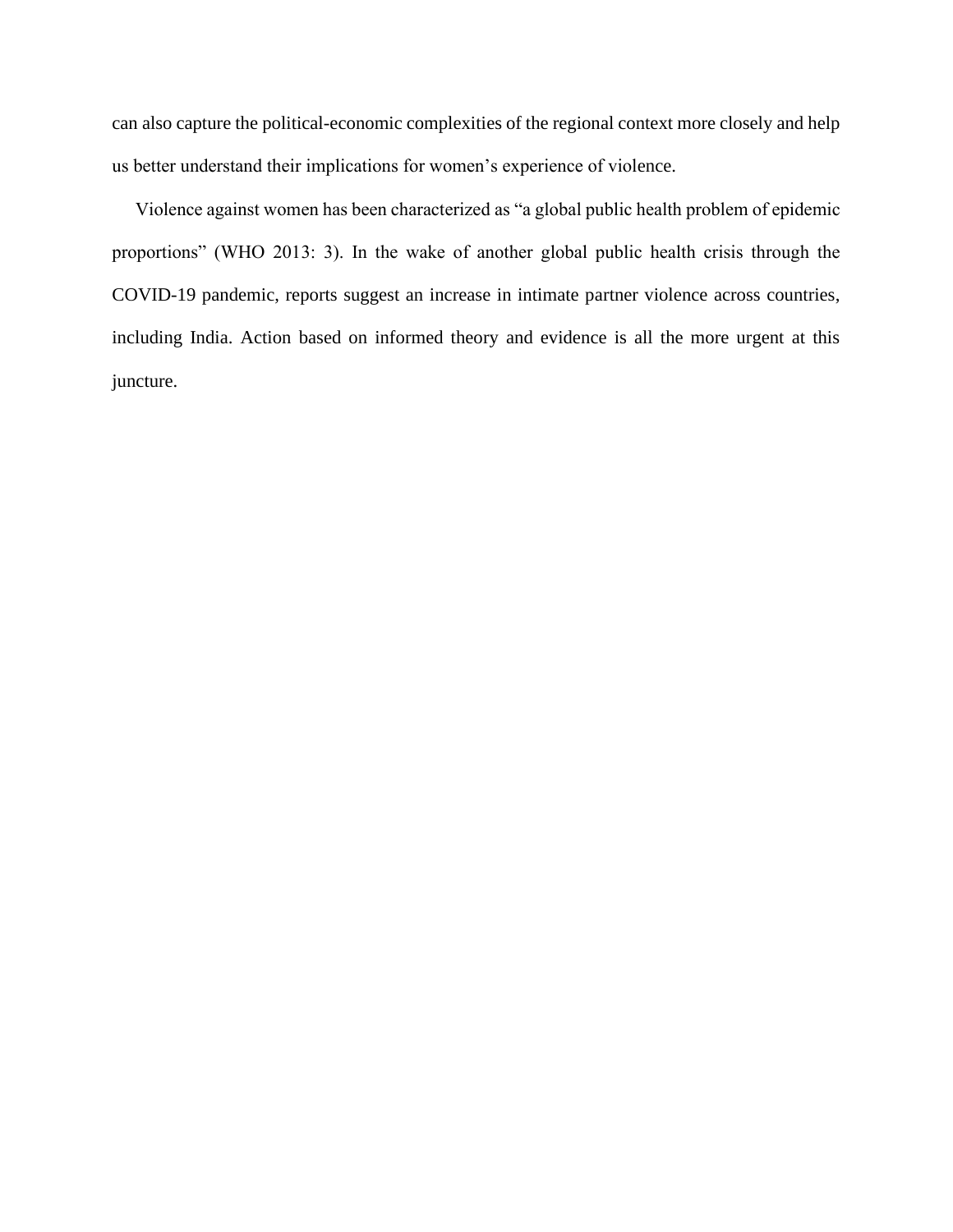#### REFERENCES

Agarwal, Bina. 1997. "'Bargaining' and Gender Relations: Within and Beyond the Household." *Feminist Economics* 3 (1): 1–51.

Anandhi, S. and J. Jeyaranjan. 2002. "Masculinity and Domestic Violence in a Tamil Nadu Village." In *Men, Masculinity and Domestic Violence in India: Summary Report of Four Studies*, 16–26. International Center for Research on Women.

Anandhi, S. 2017. "Gendered Negotiations of Caste Identity: Dalit Women's Activism in Rural Tamil Nadu." In *Dalit Women: Vanguard of an Alternative Politics in India*, by S. Anandhi and Karin Kapadia (eds.), 97–130. Oxon and New York: Routledge.

Bhattacharya, Haimanti. 2015. "Spousal Violence and Women's Employment in India." *Feminist Economics* 21(2): 30–52.

Bhattacharya, Tithi. 2013. "Explaining Gender Violence in the Neoliberal Era." *International Socialist Review* 91.

Bhattacharya, Tithi. 2017. "Introduction: Mapping Social Reproduction Theory." In *Social Reproduction Theory: Remapping Class, Recentering Oppression*, by Tithi Bhattacharya (ed.), 1–20. London: Pluto Press.

Bhattacharyya, Manasi, Arjun S. Bedi, and Amrita Chhachhi. 2011. "Marital Violence and Women's Employment and Property Status: Evidence from North Indian Villages." *World Development* 39 (9): 1676– 89.

Bloch, Francis and Vijayendra Rao. 2002. "Terror as a Bargaining Instrument: A Case Study of Dowry Violence in Rural India." *The American Economic Review* 92 (4): 1029–43.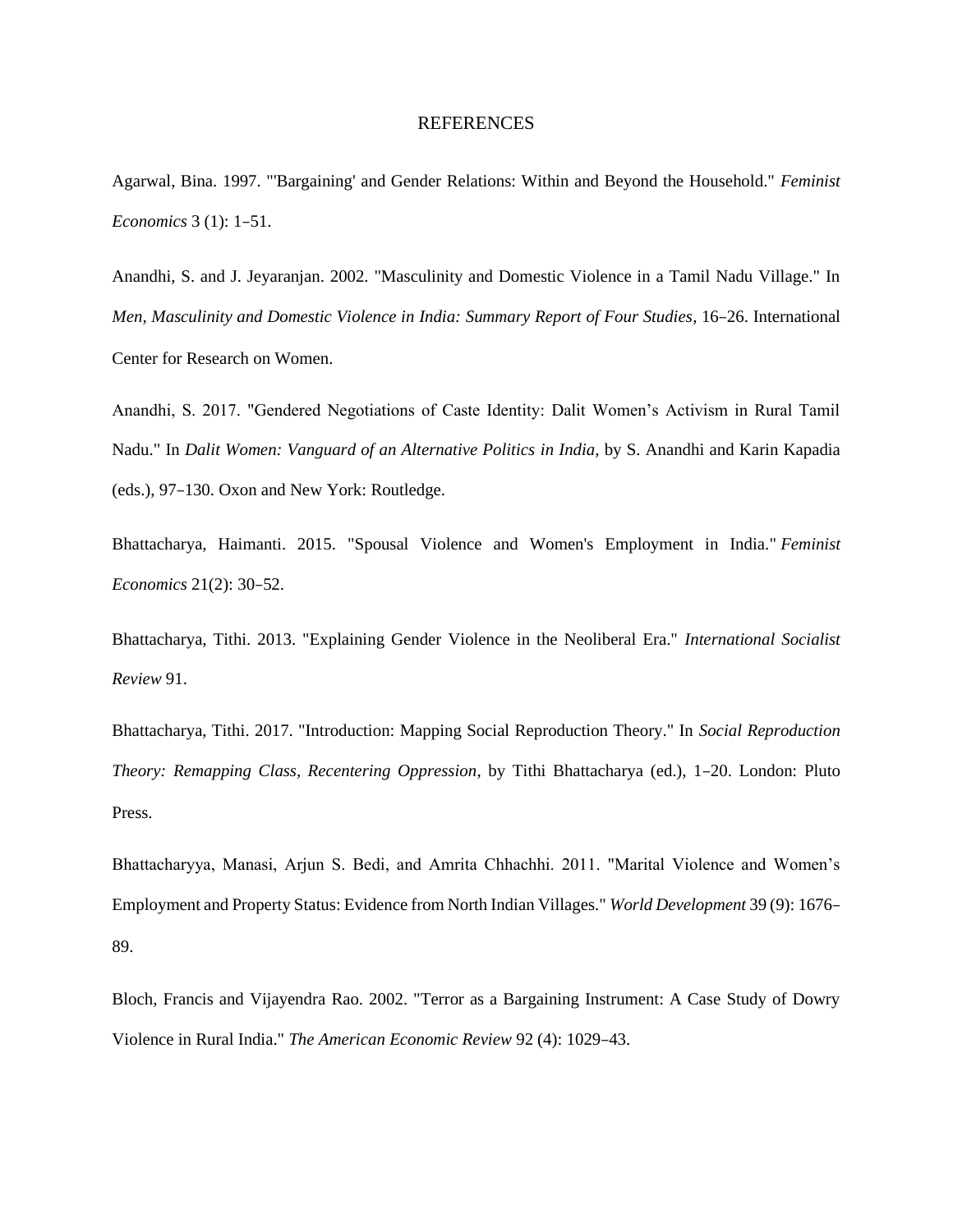Borooah, Vani K. 2005. "Caste, Inequality, and Poverty in India." *Review of Development Economics* 9 (3): 399–414.

Chakravarti, Uma. 1993. "Conceptualising Brahmanical Patriarchy in Early India: Gender, Caste, Class and State." *Economic & Political Weekly* 28 (14): 579–85.

Chandrasekhar, C. P. and Jayati Ghosh. 2007. "Women Workers in Urban India." *Macroscan*, February 6. Chatterjee, Partha. 1989. "Colonialism, Nationalism, and Colonialized Women: The Contest in India." *American Ethnologist* 16 (4): 622–33.

Coelho, Karen, R. Chandrika, and T. Venkat. 2013. "Housing, Homes and Domestic Work: A Study of Paid Domestic Workers from a Resettlement Colony in Chennai." *Economic & Political Weekly* 48 (43): 39–46.

Colatei, Diego and Barbara Harriss-White. 2004. "Social Stratification and Rural Households." In *Rural India Facing the 21st Century*, by Barbara Harriss-White and S. Janakarajan (eds.), 115–58. London: Anthem Press.

Crowne, Sarah Shea, Hee-Soon Juon, Margaret Ensminger, Lori Burrell, Elizabeth McFarlane, and Anne Duggan. 2011. "Concurrent and Long-Term Impact of Intimate Partner Violence on Employment Stability." *Journal of Interpersonal Violence* 26 (6): 1282–304.

Deshpande, Ashwini. 2002. "Assets versus Autonomy? The Changing Face of the Gender-Caste Overlap in India." *Feminist Economics* 8 (2): 19–35.

Eswaran, Mukesh, Bharat Ramaswami, and Wilima Wadhwa. 2013. "Status, Caste, and the Time Allocation of Women in Rural India." *Economic Development and Cultural Change* 61 (2): 311–33.

Farmer, Amy and Jill Tiefenthaler. 1997. "An Economic Analysis of Domestic Violence." *Review of social Economy* 55 (3): 337–58.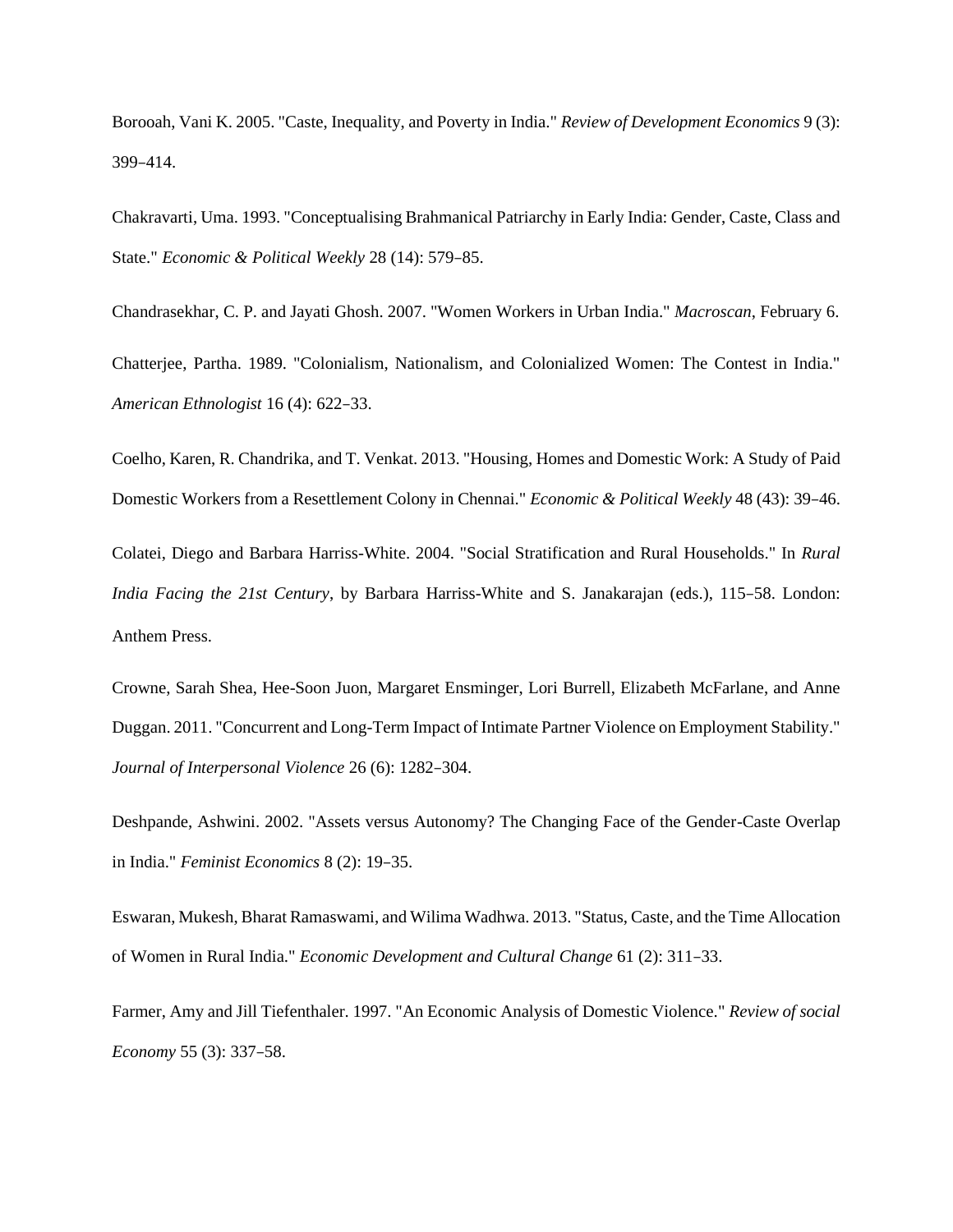Folbre, Nancy. 2006. "Measuring Care: Gender, Empowerment, and the Care Economy." *Journal of Human Development* 7 (2): 183–99.

Fraser, Nancy. 2016. "Contradictions of Capital and Care." *New Left Review* 100 (99): 99–117.

Gage, Anastasia J. 2005. "Women's Experience of Intimate Partner Violence in Haiti." *Social Science & Medicine* 61 (2): 343–64.

Gayer, Laurent and Christophe Jaffrelot. 2011. "Introduction: Muslims of the Indian City. From Centrality to Marginality." In *Muslims in Indian Cities: Trajectories of Marginalisation*, by Laurent Gayer and Christophe Jaffrelot (eds.), 1–22. New York: Columbia University Press.

Ghosh, Jayati. 2009. "Informalization and Women's Workforce Participation: A Consideration of Recent Trends in Asia." In *The Gendered Impacts of Liberalization: Towards "Embedded Liberalism"?,* by Shahra Razavi (ed.), 163–90. New York and Oxon: Routledge.

Gibson-Davis, Christina M., Katherine Magnuson, Lisa A. Gennetian, and Greg J. Duncan. 2005. "Employment and the Risk of Domestic Abuse among Low‐Income Women." *Journal of Marriage and Family* 67 (5): 1149–68.

Gidwani, Vinay and Amita Baviskar. 2011. "Urban Commons." *Economic & Political Weekly* 46 (50): 42– 3.

Goode, William J. 1971. "Force and Violence in the Family." *Journal of Marriage and the Family* 33 (4): 624–36.

Gupta, Aashish. 2014. *Reporting and Incidence of Violence against Women in India*. Working Paper 130, Research Institute for Compassionate Economics.

Hadi, Abdullahel. 2005. "Women's Productive Role and Marital Violence in Bangladesh." *Journal of Family Violence* 20 (3): 181–9.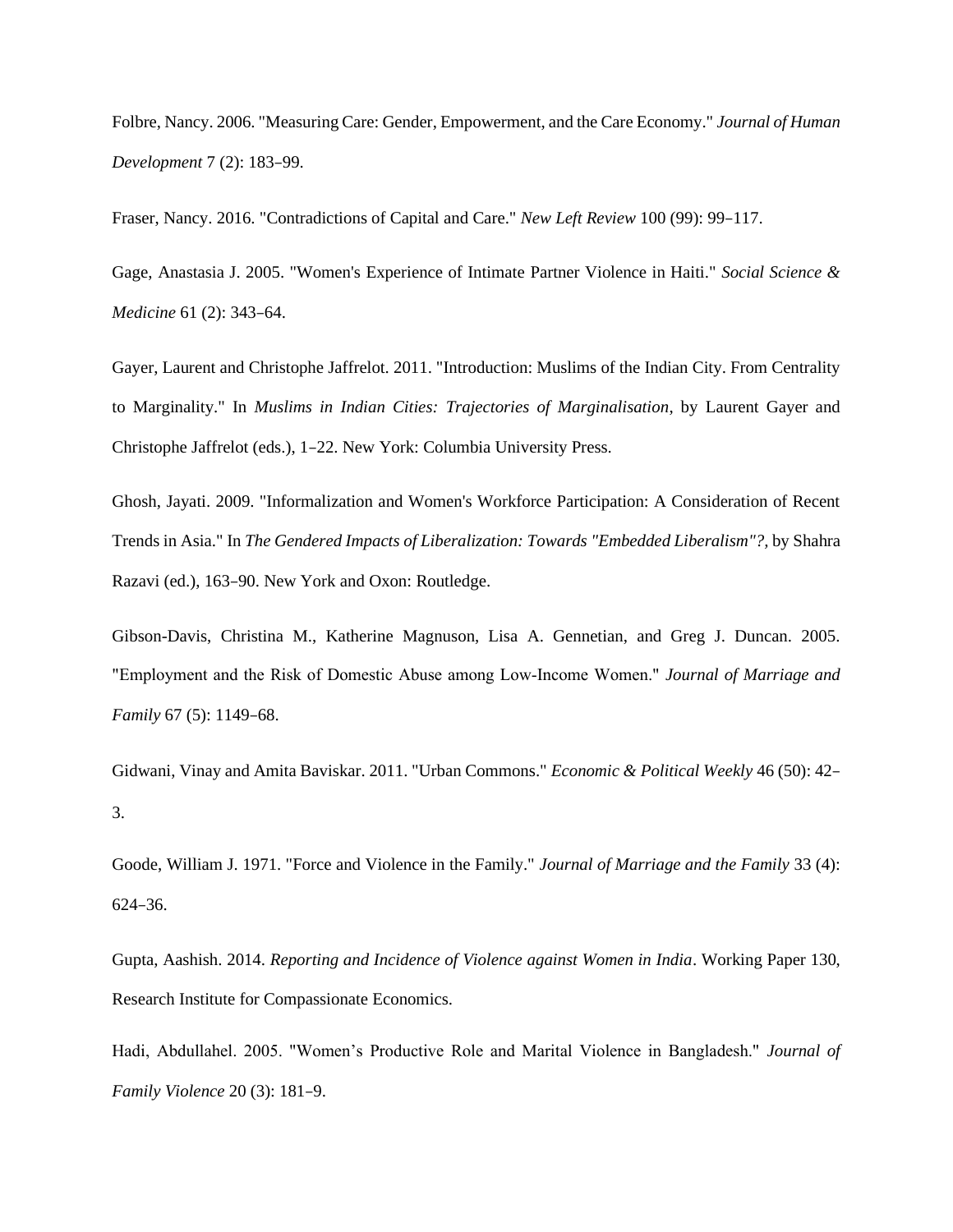Hasan, Zoya. 2011. *Politics of Inclusion: Castes, Minorities, and Affirmative Action*. New Delhi: Oxford University Press.

Himanshu. 2011. "Employment Trends in India: A Re-examination." *Economic & Political Weekly* 46 (37): 43–59.

IIPS and ICF. 2017. *National Family Health Survey 4, 2015*–*6: India*. Mumbai: International Institute for Population Sciences [IIPS].

John, Neetu A. 2020. "Exploring the Linkages between Women's Paid and Unpaid Work and Their Experiences of Intimate Partner and Non-partner Violence in Nepal." *Feminist Economics* 26 (4): 89–113.

Kalmuss, Debra S. and Murray A. Straus. 1982. "Wife's Marital Dependency and Wife Abuse." *Journal of Marriage and the Family* 44 (2): 277–86.

Katz, Elizabeth. 1991. "Breaking the Myth of Harmony: Theoretical and Methodological Guidelines to the Study of Rural Third World Households." *Review of Radical Political Economics* 23 (3–4): 37–56.

Kessler, Ronald C. and James A. McRae Jr. 1982. "The Effect of Wives' Employment on the Mental Health of Married Men and Women." *American Sociological Review* 47 (2): 216–27.

Kimerling, Rachel, Jennifer Alvarez, Joanne Pavao, Katelyn P. Mack, Mark W. Smith, and Nikki Baumrind. 2009. "Unemployment among Women: Examining the Relationship of Physical and Psychological Intimate Partner Violence and Posttraumatic Stress Disorder." *Journal of Interpersonal Violence* 24 (3): 450–63.

Lenze, Jana and Stephan Klasen. 2017. "Does Women's Labor Force Participation Reduce Domestic Violence? Evidence from Jordan." *Feminist Economics* 23 (1): 1–29.

Liddle, Joanna and Rama Joshi. 1989. *Daughters of Independence: Gender, Caste, and Class in India*. Rutgers University Press.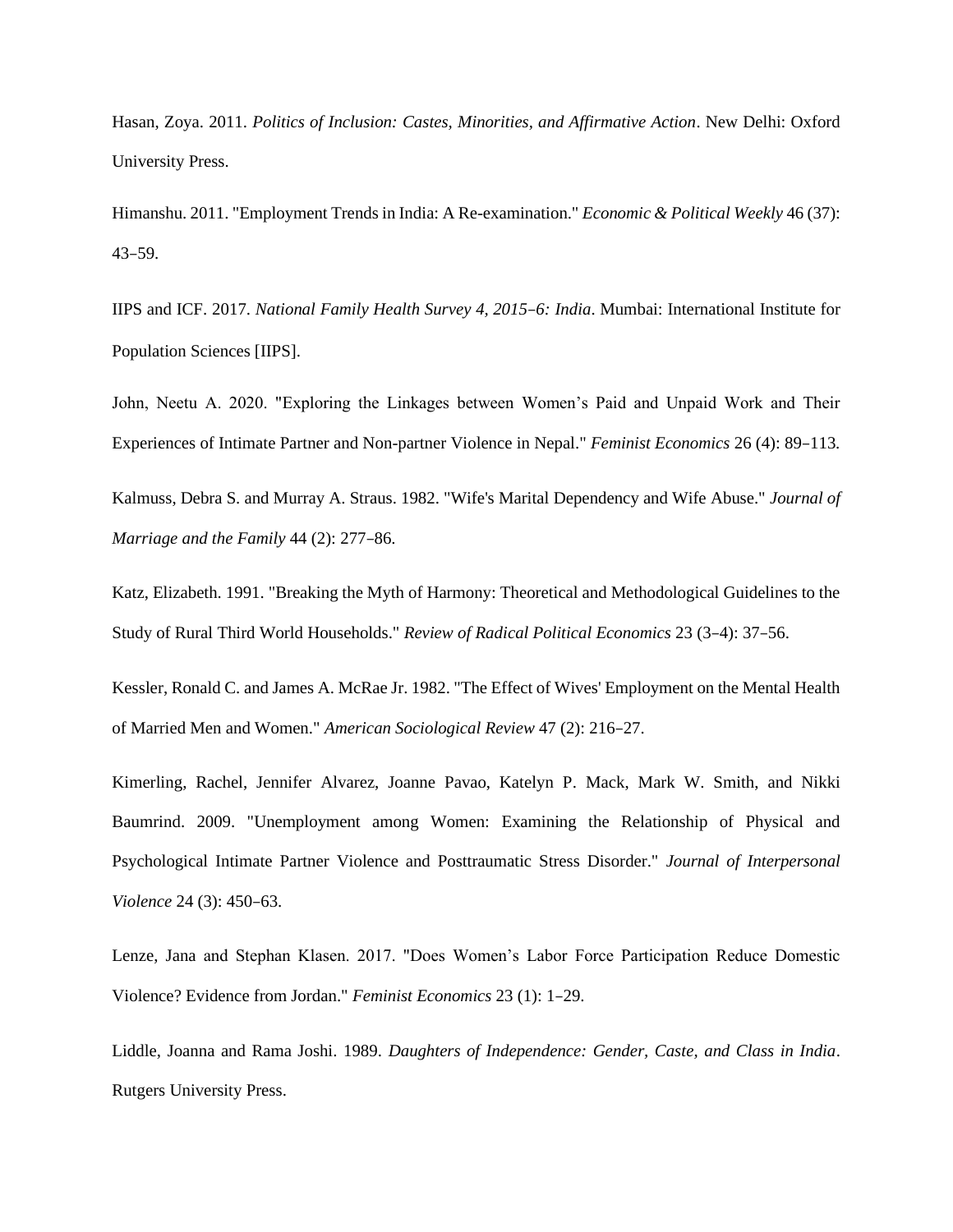Lundberg, Shelly and Robert A. Pollak. 1994. "Noncooperative Bargaining Models of Marriage." *The American Economic Review* 84 (2): 132–7.

Macmillan, Ross and Rosemary Gartner. 1999. "When She Brings Home the Bacon: Labor-Force Participation and the Risk of Spousal Violence against Women." *Journal of Marriage and the Family* 61 (4): 947–58.

Mukherjee, Avanti. 2012. "Exploring Inter-State Variations of Rural Women's Paid and Unpaid Work in India." *Indian Journal of Labour Economics* 55 (3): 371–92.

Naidu, Sirisha C. 2016. "Domestic Labour and Female Labour Force Participation: Adding a Piece to the Puzzle." *Economic & Political Weekly* 51 (44 & 45): 101–8.

Oduro, Abena D., Carmen Diana Deere, and Zachary B. Catanzarite. 2015. "Women's Wealth and Intimate Partner Violence: Insights from Ecuador and Ghana." *Feminist Economics* 21 (2): 1–29.

Owoo, Nkechi S. 2020. "Occupational Prestige and Women's Experience of Intimate Partner Violence in Nigeria." *Feminist Economics* 26 (4): 56–88.

Panda, Pradeep and Bina Agarwal. 2005. "Marital Violence, Human Development and Women's Property Status in India." *World Development* 33 (5): 823–50.

Rao, Smriti. 2018. "Gender and Class Relations in Rural India." *The Journal of Peasant Studies* 45 (5-6): 950–68.

Rao, Smriti and Vamsi Vakulabharanam. 2018. "Migration, Crises, and Social Transformation in India since the 1990s." In *The Oxford Handbook of Migration Crises*, by Cecilia Menjívar, Marie Ruiz and Immanuel Ness, 261–78. New York: Oxford University Press.

Roy, Ananya. 2007. *Calcutta Requiem: Gender and the Politics of Poverty*. New Delhi: Pearson Press.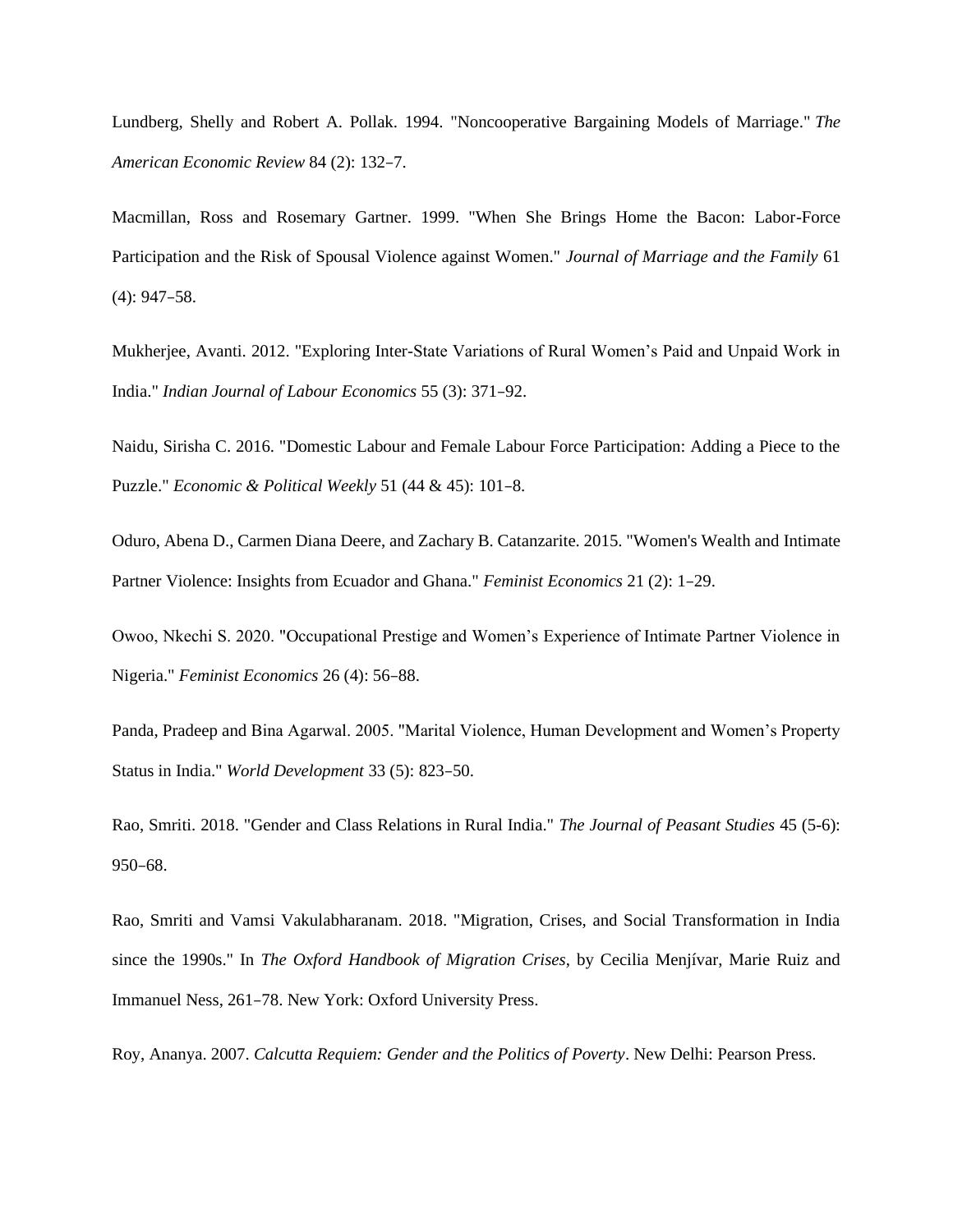Shaban, Abdul. 2018. "Introduction." In *Lives of Muslims in India: Politics, Exclusion and Violence*, by Abdul Shaban, 1–24. Oxon and New York: Routledge.

Still, Clarinda. 2017. "Alcohol, Violence and Women's 'Suffering': 'Adulterer, tramp or thief, a husband is a husband'." In *Dalit women: Honour and patriarchy in South India*, by Clarinda Still, 162–83. Oxon and New York: Routledge.

Tauchen, Helen V., Ann Dryden Witte, and Sharon K. Long. 1991. "Domestic Violence: A Nonrandom Affair." *International Economic Review* 32 (2): 491–511.

Terza, Joseph V., Anirban Basu, and Paul J. Rathouz. 2008. "Two-Stage Residual Inclusion Estimation: Addressing Endogeneity in Health Econometric Modeling." *Journal of Health Economics* 27 (3): 531–43.

Thoits, Peggy A. 1992. "Identity Structures and Psychological Well-Being: Gender and Marital Status Comparisons." *Social Psychology Quarterly* 55 (3): 236–56.

Thorat, Sukhadeo and Amaresh Dubey. 2012. "Has Growth Been Socially Inclusive during 1993-4 – 2009- 10?" *Economic & Political Weekly* 47 (10): 43–53.

Tolman, Richard M. and Hui Chen Wang. 2005. "Domestic Violence and Women's Employment: Fixed Effects Models of Three Waves of Women's Employment Study Data." *American Journal of Community Psychology* 36 (1–2): 147–58.

Villarreal, Andrés. 2007. "Women's Employment Status, Coercive Control, and Intimate Partner Violence in Mexico." *Journal of Marriage and Family* 69 (2): 418–34.

World Health Organization [WHO]. 2013. *Global and Regional Estimates of Violence against Women: Prevalence and Health Effects of Intimate Partner Violence and Non-partner Sexual Violence*.

Zacharias, Ajit and Vamsi Vakulabharanam. 2011. "Caste Stratification and Wealth Inequality in India." *World Development* 39 (10): 1820–33.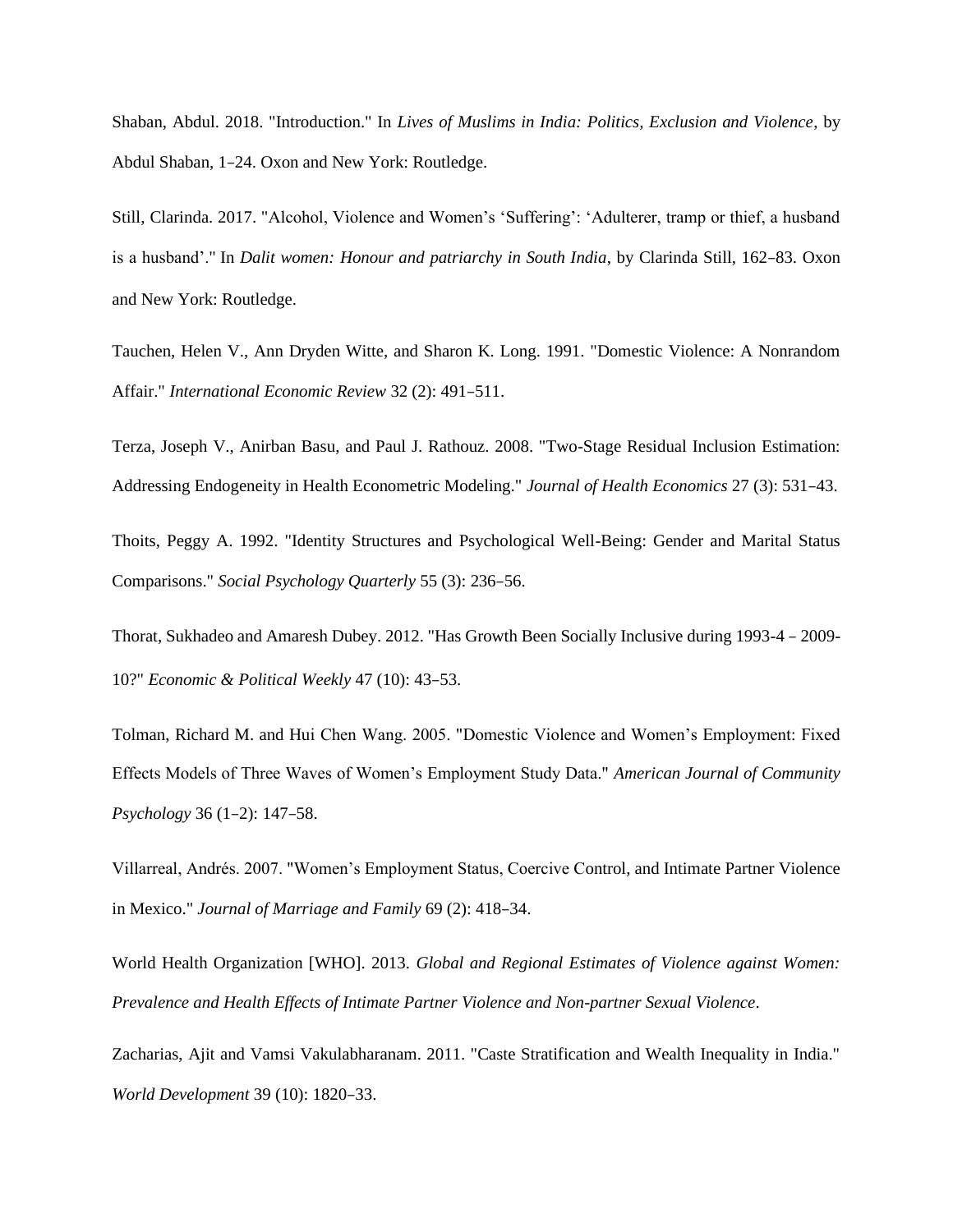# TABLES

| Variable             | <b>Percent</b> |
|----------------------|----------------|
| Physical violence    | 22.54          |
| Sexual violence      | 5.38           |
| Emotional violence   | 10.56          |
| Any spousal violence | 26.47          |

**Table 1:** Incidence of spousal violence against currently married and cohabiting women during the previous twelve months

> *Notes*: Survey weight-adjusted percentages reported here. Sample size: 41,928.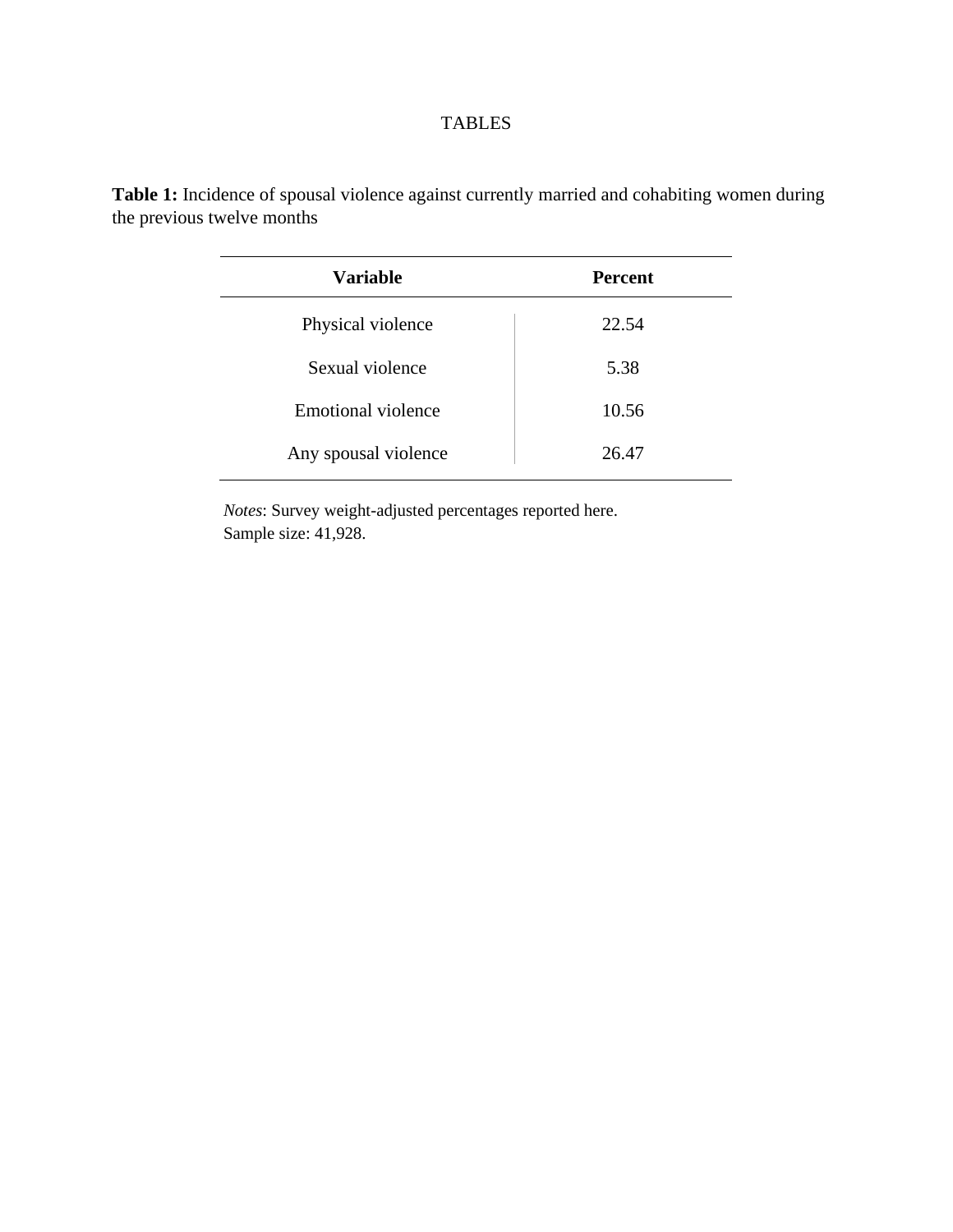| 17.90<br>39.68<br>42.42          | 32.71 | 8.07 |
|----------------------------------|-------|------|
| 3.29<br>2.22<br>87.72<br>6.77    | 4.83  | 3.85 |
| 21.69                            |       |      |
| 20.97                            |       |      |
| 40.43                            |       |      |
| 80.62                            |       |      |
| 31.63<br>14.42<br>43.95<br>10.00 |       |      |
| 18.13<br>15.64<br>52.22<br>14.00 |       |      |
|                                  |       |      |
| 96.01                            |       |      |
| 27.82                            |       |      |
| 1.27                             |       |      |
|                                  |       |      |
| 39.97<br>19.79                   |       |      |
|                                  | 32.01 |      |

**Table 2:** Summary statistics of the explanatory variables and the instrumental variable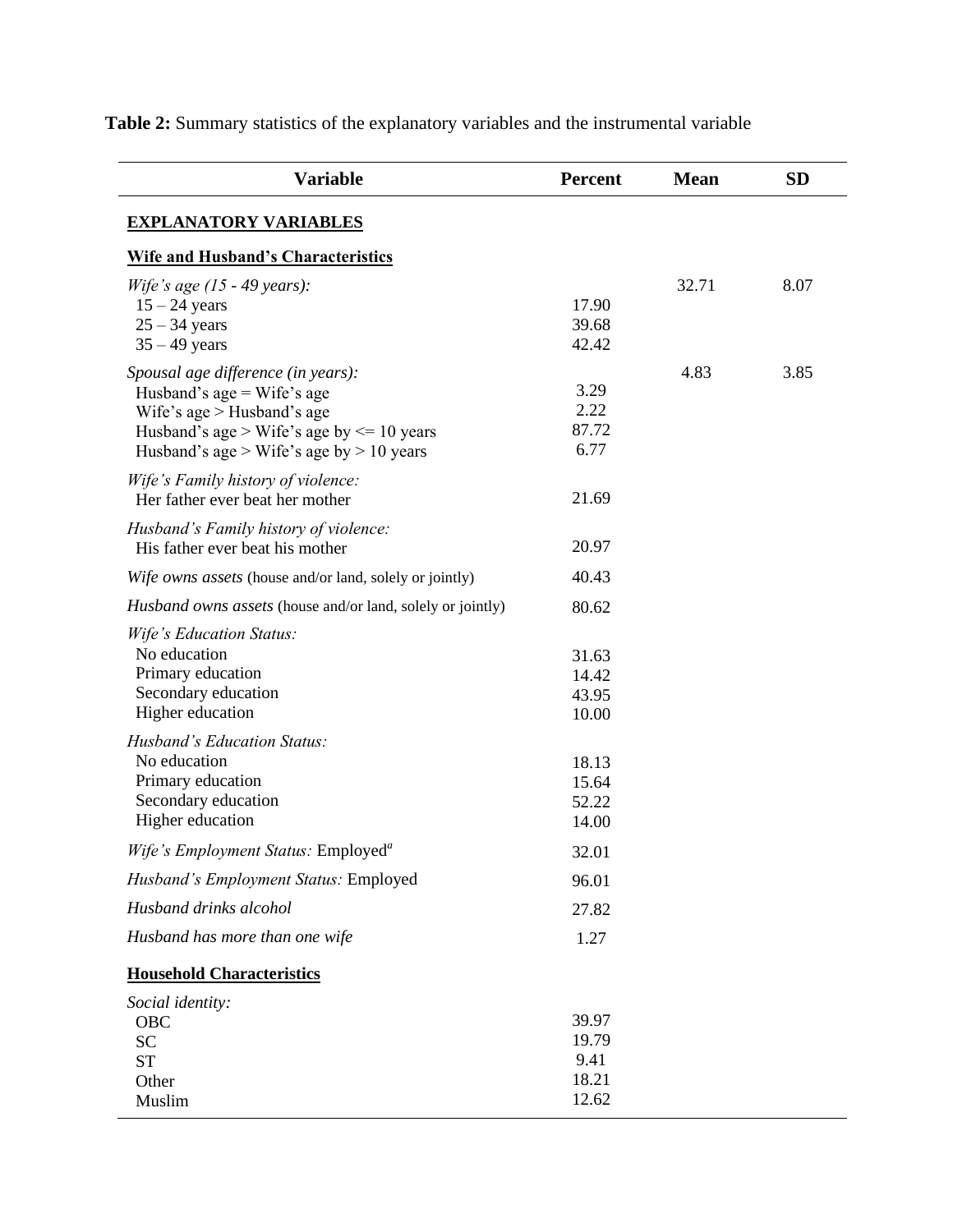| Household wealth category:                  |       |       |       |
|---------------------------------------------|-------|-------|-------|
| Poorest                                     | 16.32 |       |       |
| Poorer                                      | 19.29 |       |       |
| Medium                                      | 20.85 |       |       |
| Wealthier                                   | 21.52 |       |       |
| Wealthiest                                  | 22.02 |       |       |
| Region:                                     |       |       |       |
| Rural                                       | 65.16 |       |       |
| Urban                                       | 34.84 |       |       |
| Number of couple's children living at home  |       | 1.97  | 1.29  |
| Number of other HH members:                 |       |       |       |
| 2                                           | 47.62 |       |       |
| $3$ to $5$                                  | 36.70 |       |       |
| 6 or more                                   | 15.68 |       |       |
| <b>INSTRUMENTAL VARIABLE</b>                |       |       |       |
| Women's work participation rate per cluster |       | 31.94 | 28.61 |

*Notes*: *a* denotes the explanatory variable that is of primary interest for our analysis.

Most of the explanatory variables are categorical variables, so we report their survey weight-adjusted percentages. For the variables that are quantitative (viz., number of couple's children residing with them and the instrumental variable), we report survey weight-adjusted mean and standard deviation. For wife's age and spousal age difference, we report percentages as well as mean and standard deviation, but we treat them as categorical variables (with 4 and 5 categories, respectively).

Our regression analyses also control for the state where a household is located. However, we do not present the summary statistics for states in the interest of space.

Sample size: 41,928.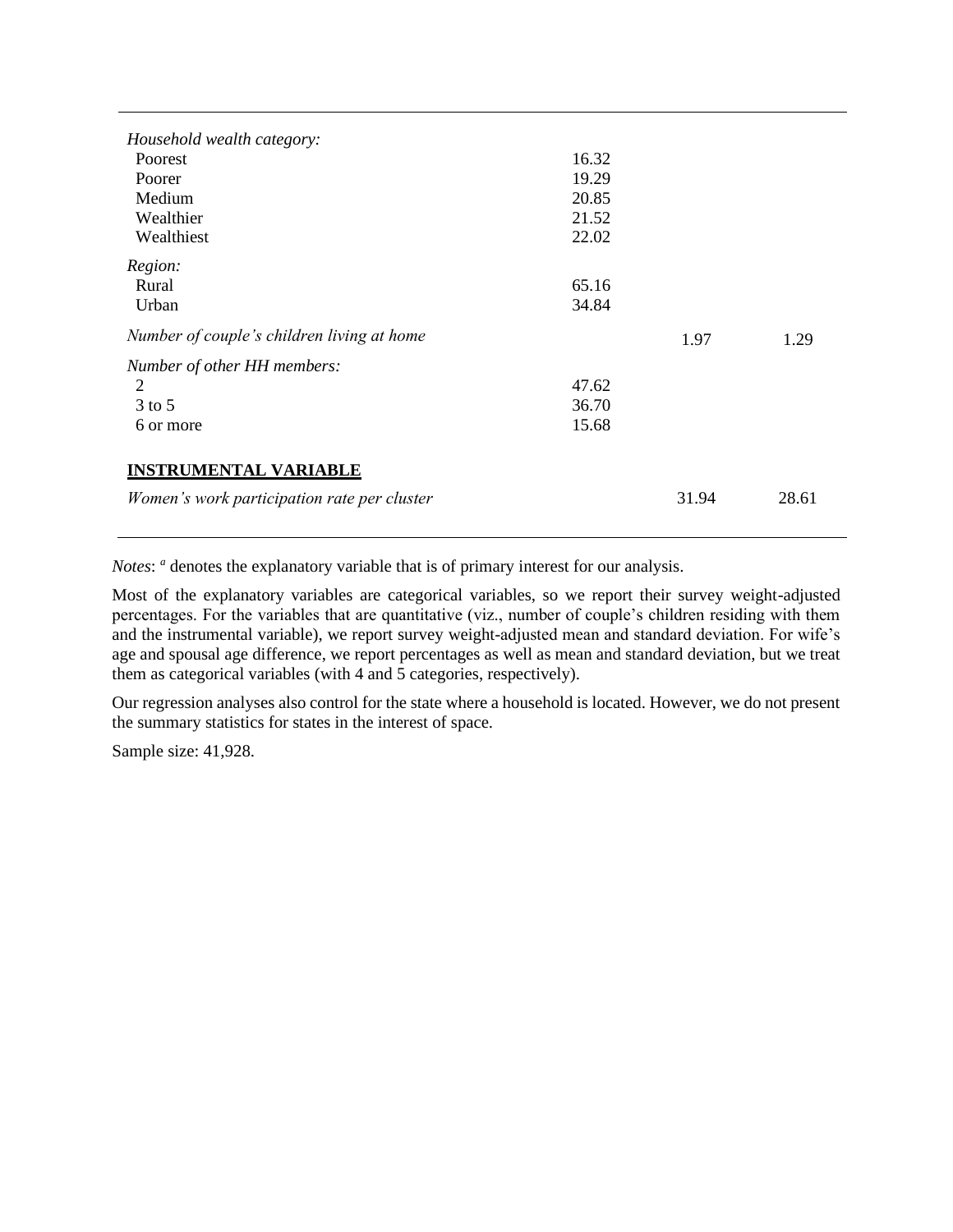| <b>Variable</b>                                                                                                                                                                                 | Logistic <sup><math>a</math></sup>                                                 | $2SRI^b$                                                                                        |  |
|-------------------------------------------------------------------------------------------------------------------------------------------------------------------------------------------------|------------------------------------------------------------------------------------|-------------------------------------------------------------------------------------------------|--|
| <b>Main Explanatory Variable</b>                                                                                                                                                                |                                                                                    |                                                                                                 |  |
| Wife's Employment Status: Employed                                                                                                                                                              | $0.028***(0.007)$                                                                  | $0.035***(0.005)$                                                                               |  |
| <b>Control Variables</b>                                                                                                                                                                        |                                                                                    |                                                                                                 |  |
| Wife's age $(15 - 49$ years):<br>$15 - 24$ years<br>$25 - 34$ years<br>$35 - 49$ years                                                                                                          | ref<br>0.002(0.010)<br>$-0.017*(0.010)$                                            | ref<br>$-0.017***$ (0.007)<br>$-0.037***$ (0.008)                                               |  |
| Spousal age difference (in years):<br>Husband's age $=$ Wife's age<br>Wife's $age$ > Husband's age<br>Husband's age > Wife's age by $\leq$ 10 years<br>Husband's age > Wife's age by > 10 years | ref<br>$0.043*(0.024)$<br>$-0.005(0.016)$<br>$-0.004(0.022)$                       | ref<br>$0.030*$<br>(0.016)<br>$-0.005$<br>(0.010)<br>$-0.010$<br>(0.013)                        |  |
| Wife's Family history of violence:<br>Her father ever beat her mother                                                                                                                           | $0.195***(0.009)$                                                                  | $0.192***(0.006)$                                                                               |  |
| Husband's Family history of violence:<br>His father ever beat his mother                                                                                                                        | $0.044***(0.008)$                                                                  | $0.038***(0.005)$                                                                               |  |
| Wife owns assets (house and/or land, solely or jointly)                                                                                                                                         | $0.018***(0.007)$                                                                  | $0.011***$ (0.004)                                                                              |  |
| <i>Husband owns assets</i> (house and/or land, solely or jointly)                                                                                                                               | $-0.007(0.009)$                                                                    | $-0.011**$<br>(0.005)                                                                           |  |
| Wife's Education Status:<br>No education<br>Primary education<br>Secondary education<br>Higher education                                                                                        | ref<br>$-0.005(0.010)$<br>$-0.031***(0.009)$<br>$-0.089***(0.015)$                 | ref<br>$-0.002$<br>(0.006)<br>$-0.023***$ (0.006)<br>$-0.079***$ (0.010)                        |  |
| Husband's Education Status:<br>No education<br>Primary education<br>Secondary education<br>Higher education                                                                                     | ref<br>0.007(0.010)<br>$-0.009(0.009)$<br>$-0.036**$ (0.014)                       | ref<br>0.007<br>(0.007)<br>$-0.009*$<br>(0.006)<br>$-0.031***$ (0.009)                          |  |
| Husband's Employment Status: Employed                                                                                                                                                           | 0.005(0.016)                                                                       | 0.009<br>(0.010)                                                                                |  |
| Husband drinks alcohol                                                                                                                                                                          | $0.175***(0.009)$                                                                  | $0.171***(0.005)$                                                                               |  |
| Husband has more than one wife                                                                                                                                                                  | $0.097***(0.028)$                                                                  | $0.072$ *** (0.018)                                                                             |  |
| Social identity:<br>OBC<br><b>SC</b><br><b>ST</b><br>Other<br>Muslim                                                                                                                            | ref<br>$-0.002(0.009)$<br>$-0.019*(0.011)$<br>$-0.009(0.010)$<br>$0.029**$ (0.012) | ref<br>0.007<br>(0.005)<br>$-0.020$ *** (0.007)<br>$-0.001$<br>(0.006)<br>$0.035***$<br>(0.008) |  |

**Table 3:** Estimated marginal effect of women's employment status on spousal violence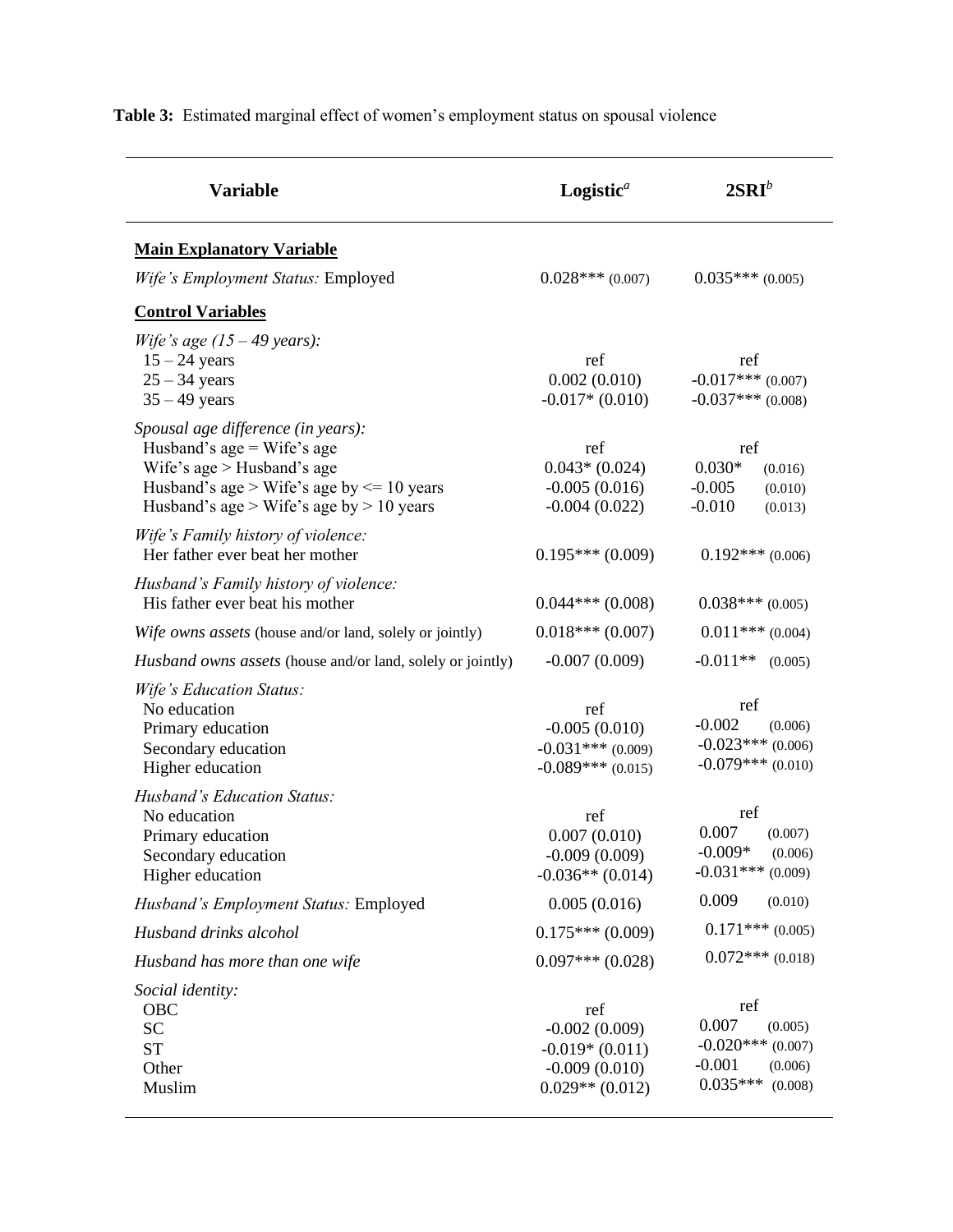| Household wealth category:                 |                     |                      |
|--------------------------------------------|---------------------|----------------------|
| Poorest                                    | ref                 | ref                  |
| Poorer                                     | $-0.003(0.010)$     | $-0.012*$<br>(0.006) |
| Middle                                     | $-0.036***$ (0.012) | $-0.036***$ (0.007)  |
| Wealthier                                  | $-0.068***(0.013)$  | $-0.057***$ (0.008)  |
| Wealthiest                                 | $-0.095***(0.015)$  | $-0.087***$ (0.009)  |
| Region:                                    |                     |                      |
| Rural                                      | ref                 | ref                  |
| Urban                                      | 0.006(0.009)        | $0.013**$ (0.005)    |
| Number of couple's children living at home | $0.014***(0.003)$   | $0.010***$ (0.002)   |
| Number of other HH members:                |                     |                      |
| 2                                          | ref                 | ref                  |
| $3$ to 5                                   | $-0.005(0.007)$     | $-0.010**$ (0.004)   |
| 6 or more                                  | $-0.003(0.011)$     | $-0.019**$ (0.008)   |
| Number of observations                     | 42,606              | 42,493               |
| <b>Instrumental Variable (IV)</b>          |                     |                      |
| First-stage estimate for the IV            |                     | $0.004***$ (0.000)   |
| First-stage F-test for the IV              |                     | 699.14***            |
|                                            |                     |                      |

*Notes: <sup>a</sup>* Standard errors in parentheses.

**b**Bootstrapped standard errors in parentheses.

\*\*\*, \*\*, and \* denote statistical significance at 1, 5, and 10 percent levels, respectively.

We also control for the state where a household is located, but do not present the estimated marginal effect of states in the interest of space.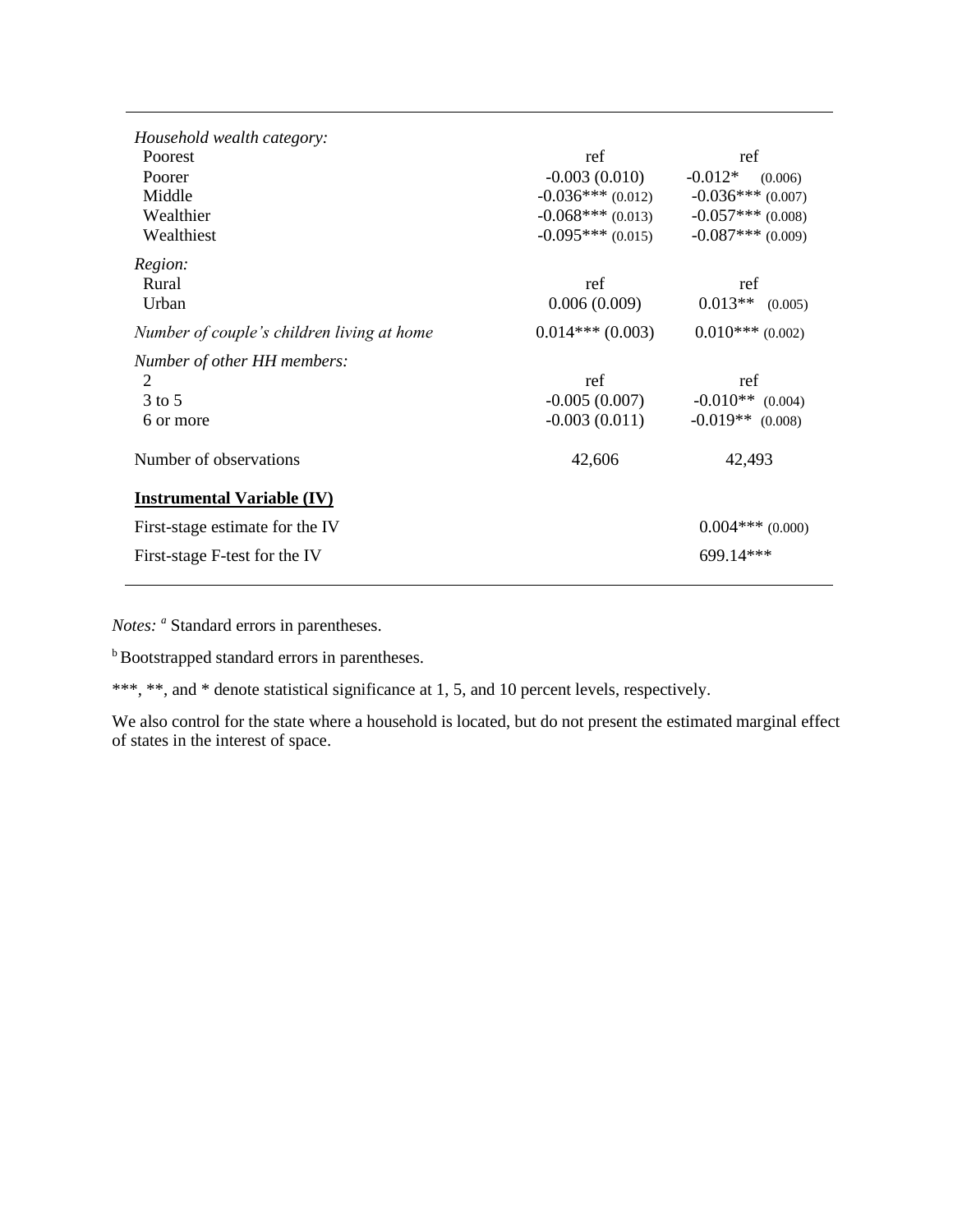**Table 4**: 2SRI - Estimated marginal effect of women's employment status on spousal violence across economic groups

| <b>Explanatory Variable</b><br>(Wife employed) | <b>Poorest</b>        | <b>Poorer</b>         | Medium                | Wealthier             | Wealthiest            |
|------------------------------------------------|-----------------------|-----------------------|-----------------------|-----------------------|-----------------------|
| Marginal effect<br>$(S.E.^a)$                  | $0.049***$<br>(0.012) | $0.045***$<br>(0.011) | $0.037***$<br>(0.010) | $0.036***$<br>(0.011) | 0.004<br>(0.009)      |
| Number of observations                         | 7,821                 | 8,847                 | 8,928                 | 8.640                 | 8,155                 |
| First-stage estimate for the IV<br>(S.E.)      | $0.004***$<br>(0.000) | $0.004***$<br>(0.000) | $0.004***$<br>(0.000) | $0.003***$<br>(0.000) | $0.003***$<br>(0.000) |
| First-stage F-test for the IV                  | 269.86***             | 199.43***             | $186.51***$           | 128.46***             | 77 44***              |

*Notes: a*Bootstrapped standard errors in parentheses.

\*\*\*, \*\*, and \* denote statistical significance at 1, 5, and 10 percent levels, respectively.

**Table 5**: 2SRI - Estimated marginal effect of women's employment status on spousal violence across socio-religious groups

| <b>Explanatory Variable</b><br>(Wife employed) | <b>Muslim</b>         | <b>SC</b>             | <b>ST</b>             | <b>OBC</b>            | <b>Other</b>          |
|------------------------------------------------|-----------------------|-----------------------|-----------------------|-----------------------|-----------------------|
| Marginal effect<br>$(S.E.^a)$                  | $0.057***$<br>(0.015) | $0.049***$<br>(0.011) | $0.035***$<br>(0.010) | $0.025***$<br>(0.008) | $0.029***$<br>(0.010) |
| Number of observations                         | 5,170                 | 7,498                 | 7,479                 | 15,201                | 7,017                 |
| First-stage estimate for the IV<br>(S.E.)      | $0.003***$<br>(0.000) | $0.004***$<br>(0.000) | $0.004***$<br>(0.000) | $0.003***$<br>(0.000) | $0.004***$<br>(0.000) |
| First-stage F-test for the IV                  | 73.88***              | $162.52***$           | $139.26***$           | $261.70***$           | $126.15***$           |

*Notes: a*Bootstrapped standard errors in parentheses.

\*\*\*, \*\*, and \* denote statistical significance at 1, 5, and 10 percent levels, respectively.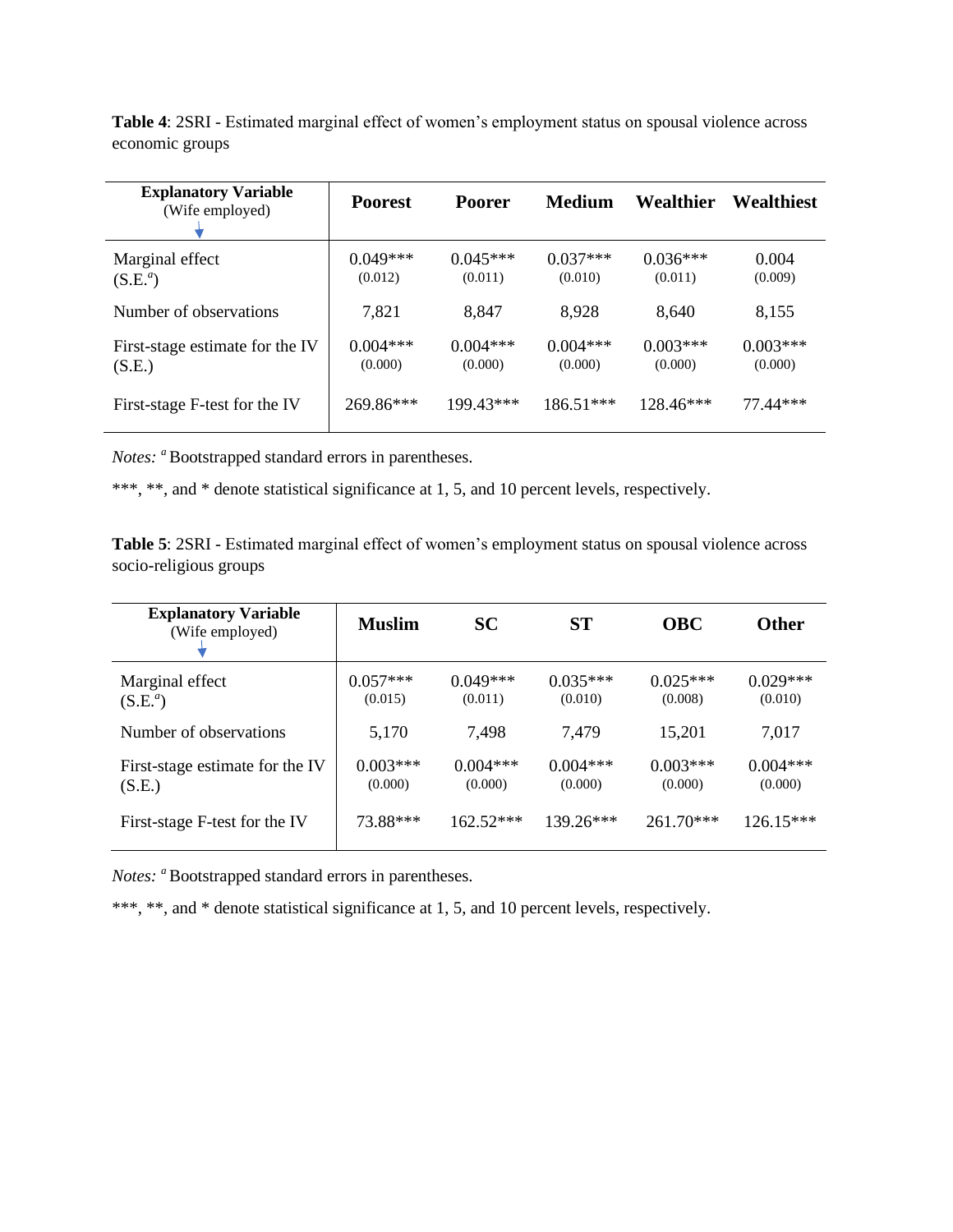**Table 6**: Share of employed and unemployed women with intensive and not-so-intensive care burden reporting spousal violence across economic groups (in %)

| <b>Household</b> |          | With intensive care burden | With not-so-intensive care burden |              |  |
|------------------|----------|----------------------------|-----------------------------------|--------------|--|
| wealth category  | Employed | Non-employed               | Employed                          | Non-employed |  |
|                  | women    | women                      | women                             | women        |  |
| (1)              | (2)      | (3)                        | (4)                               | (5)          |  |
| <b>Poorest</b>   | 42.72    | 35.54                      | 40.35                             | 34.87        |  |
| <b>Poorer</b>    | 44.62    | 31.66                      | 36.76                             | 29.13        |  |
| <b>Middle</b>    | 38.17    | 26.50                      | 32.55                             | 25.83        |  |
| Wealthier        | 33.04    | 24.59                      | 27.64                             | 20.37        |  |
| Wealthiest       | 17.14    | 15.75                      | 15.97                             | 14.66        |  |
| All              | 40.99    | 29.75                      | 31.28                             | 23.07        |  |

**Table 7**: Share of employed and unemployed women with intensive and not-so-intensive care burden reporting spousal violence across socio-religious groups (in %)

| <b>Household</b> |          | With intensive care burden | With not-so-intensive care burden |              |  |
|------------------|----------|----------------------------|-----------------------------------|--------------|--|
| social identity  | Employed | Non-employed               | Employed                          | Non-employed |  |
|                  | women    | women                      | women                             | women        |  |
| (1)              | (2)      | (3)                        | (4)                               | (5)          |  |
| <b>Muslim</b>    | 45.56    | 32.32                      | 30.16                             | 22.30        |  |
| <b>SC</b>        | 40.34    | 29.24                      | 35.61                             | 28.26        |  |
| <b>ST</b>        | 40.54    | 29.12                      | 34.58                             | 23.01        |  |
| <b>OBC</b>       | 41.65    | 30.47                      | 32.17                             | 25.18        |  |
| <b>Other</b>     | 38.26    | 27.09                      | 20.03                             | 15.24        |  |
| All              | 40.99    | 29.75                      | 31.28                             | 23.07        |  |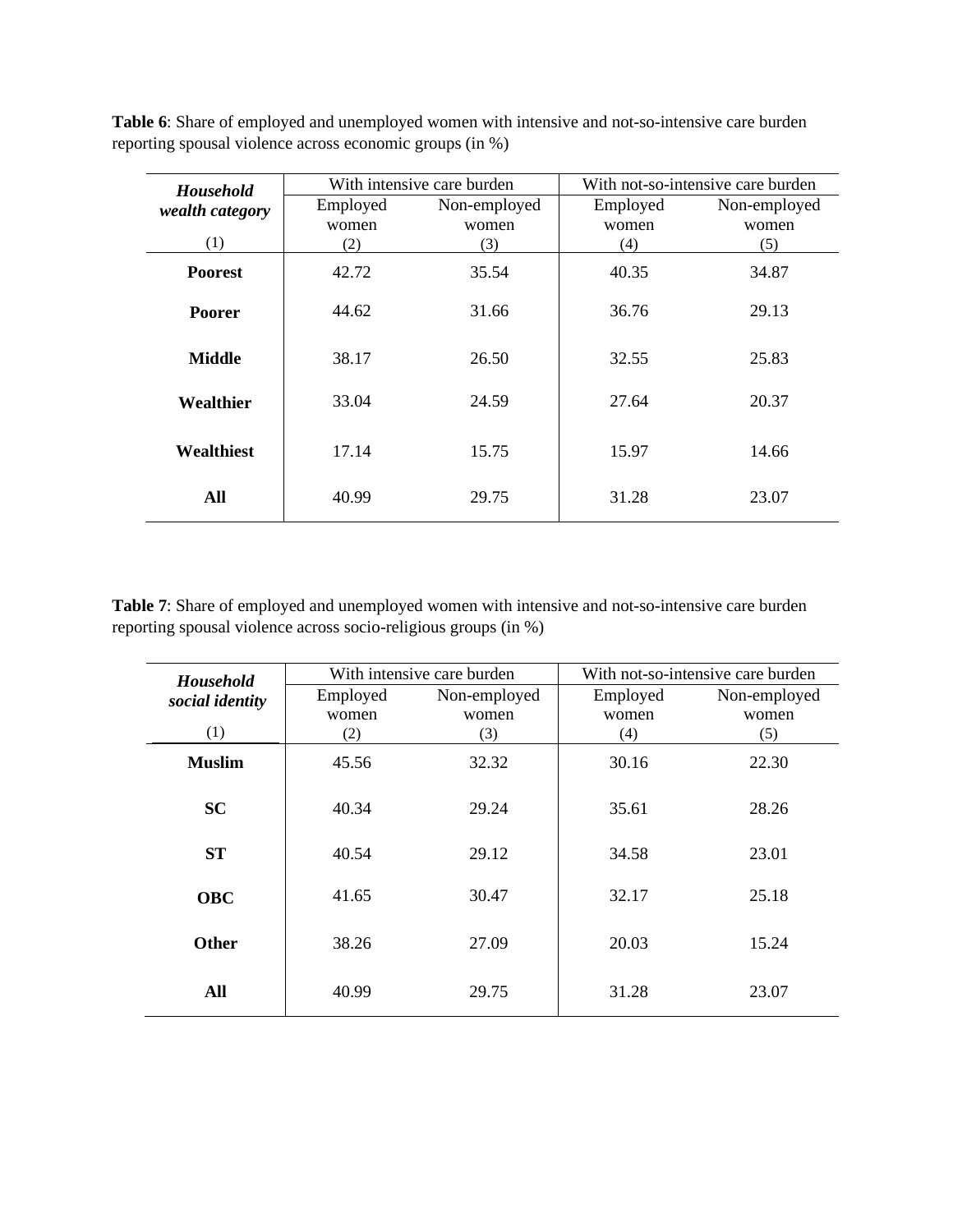#### FIGURES



**Figure 1:** Share of employed and non-employed women across economic groups (in %)



**Figure 2:** Share of employed and non-employed women across socio-religious groups (in %)

**Figure 3:** Share of employed women with intensive care burden across economic groups (in %)



**Figure 4:** Share of employed women with intensive care burden across socio-religious groups (in %)